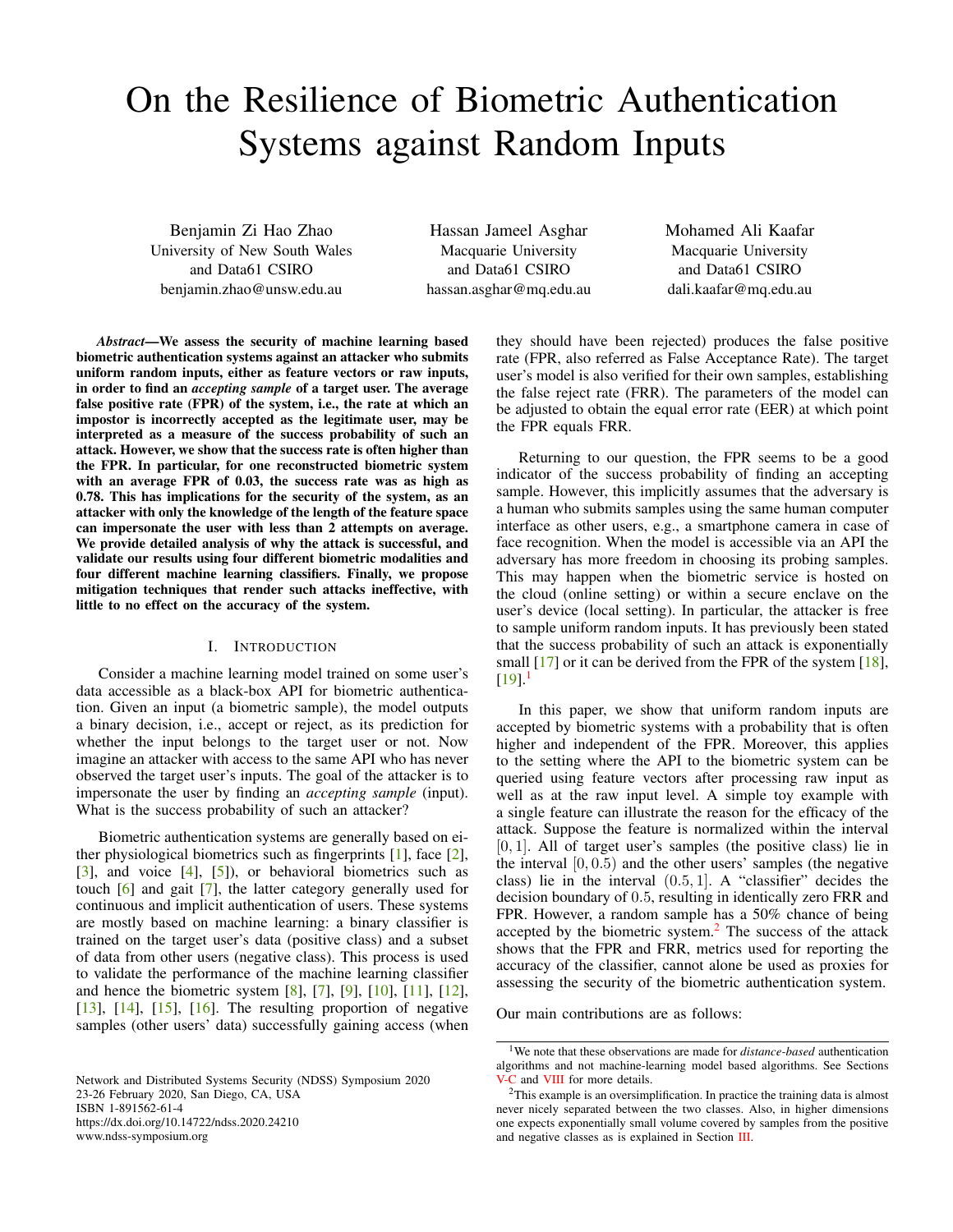- We theoretically and experimentally show that in machine learning-based biometric authentication systems, the *acceptance region*, defined as the region in feature space where the feature vectors are accepted by the classifier, is significantly larger than the true positive region, i.e., the region where the target users samples lie. Moreover, this is true even in higher dimensions, where the true positive region tends to be exponentially small [\[20\]](#page-15-12).
- As a consequence of the above, we show that an attacker who has access to a biometric system via a black-box feature vector API, can find an accepting sample by simply generating random inputs, at a rate which in many cases is higher than implicated by the FPR. For instance, the success probability of the attack is as high as 0.78 for one of the systems whose EER is only 0.03. The attack requires minimum knowledge of the system: the attacker only needs to know the length of the input feature vector, and permissible range of each feature value (if not normalized).
- We show that the success rate of a random input attack can also be higher than FPR if the attacker can only access the API at the raw input level (before feature extraction). For instance, on one system with an EER of 0.05, the success rate was 0.12. We show that the exponentially small region spanned by these raw random inputs rarely overlaps with the true positive region of any user in the system, owing to the success probability of the attack. Once again the attack only requires minimum knowledge of the system, i.e., the range of values taken by each raw input.
- To analyze real-world applicability of the attack, we reconstruct four biometric authentication schemes. Two of them are physiological, i.e., face recognition [\[3\]](#page-14-2) and voice authentication [\[4\]](#page-14-3). The other two use behavioral traits, i.e., gait authentication  $[21]$ , and touch (swipes) authentication  $[6]$ ,  $[22]$ . For each of these modalities, we use four different classifiers to construct the corresponding biometric system. The classifiers are linear support vector machines (SVM), radial SVM, random forests, and deep neural networks. For each of these systems, we ensure that our implementation has comparable performance to the reference.
- Our experimental evaluations show that the average acceptance region is higher than the EER in 9 out of 16 authentication configurations (classifier-modality pairs), and only one in the remaining 7 has the (measured) average acceptance region of zero. Moreover, for some users this discrepancy is even higher. For example, in one user model (voice authentication using random forests) the success rate of the random (feature) input is 0.55, when the model's EER is only 0.03, consistent with the system average EER of 0.03.
- We propose mitigation techniques for both the random feature vector and raw input attacks. For the former, we propose the inclusion of beta-distributed noise in the training data, which "tightens" the acceptance region around the true positive region. For the latter, we add feature vectors extracted from a sample of raw inputs in the training data. Both strategies have minimal impact on the FPR and TPR of the system. The mitigation strategy renders the acceptance region to virtually 0 for 6 of the 16 authentication configurations, and for 15 out of 16, makes it lower than FPR. For reproducibility, we have made our

codebase public.<sup>[3](#page-1-0)</sup>

We note that a key difference in the use of machine learning in biometric authentication as compared to its use in other areas (e.g., predicting likelihood of diseases through a healthcare dataset) is that the system should only output its decision: accept or reject [\[23\]](#page-15-15), and not the detailed confidence values, i.e., confidence of the accept or reject decision. This makes our setting different from *membership inference* attacks where it is assumed that the model returns a prediction vector, where each element is the confidence (probability) that the associated class is the likely label of the input sample [\[24\]](#page-15-16), [\[25\]](#page-15-17). In other words, less information is leaked in biometric authentication. Confidence vectors can potentially allow an adversary to find an *accepting sample* by using a hill climbing approach [\[18\]](#page-15-10), for instance.

## II. BACKGROUND AND THREAT MODEL

## *A. Biometric Authentication Systems*

The use of machine learning for authentication is a binary classification problem. $4$  The positive class is the target user class, and the negative class is the class of one or more other users. The target user's data for training is obtained during the registration or enrollment phase. For the negative class, the usual process is to use the data of a subset of other users enrolled in the system [\[27\]](#page-15-18), [\[8\]](#page-15-0), [\[7\]](#page-14-6), [\[9\]](#page-15-1), [\[10\]](#page-15-2), [\[11\]](#page-15-3), [\[12\]](#page-15-4), [\[13\]](#page-15-5), [\[14\]](#page-15-6), [\[15\]](#page-15-7), [\[16\]](#page-15-8). Following best machine learning practice, the data (from both classes) is split into a training and test set. The model is learned over the training set, and the performance of the classifier, its misclassification rate, is evaluated on the test set.

A raw biometric sample is usually processed to extract relevant features such as fingerprint minutiae or frequency energy components of speech. This defines the feature space for classification. As noted earlier, the security of the biometric system is evaluated via the misclassification rates of the underlying classifier. Two types of error can arise. A type 1 error is when a positive sample (target user sample) has been erroneously classified as negative, which forms the false reject rate (FRR). Type 2 error occurs when a negative sample (from other users) has been misclassified as a positive sample, resulting in the false positive rate (FPR). By tuning the parameters of the classifier, an equal error rate (EER) can be determined which is the rate at which FRR equals FPR. One can also evaluate the performance of the classifier through the receiver operator characteristic (ROC) curve, which shows the full relationship between FRR and FPR as the classifier parameters are varied.

Once a biometric system is set up, i.e., classifier trained, the system takes as input a biometric sample and outputs accept or reject. In a continuous authentication setting, where the user is continually being authenticated in the background, the biometric system requires a continuous stream of user raw inputs. It has been shown that in continuous authentication systems the performance improves if the decisions is made on

<span id="page-1-1"></span><span id="page-1-0"></span><sup>&</sup>lt;sup>3</sup>Our code is available at: <https://imathatguy.github.io/Acceptance-Region>

<sup>&</sup>lt;sup>4</sup>We note that sometimes a *discrimination model* [\[26\]](#page-15-19) may also be considered where the goal is to identify the test sample as belonging to one of  $n$ users registered in the system. Our focus is on the authentication model. Also, see Section [VII.](#page-12-0)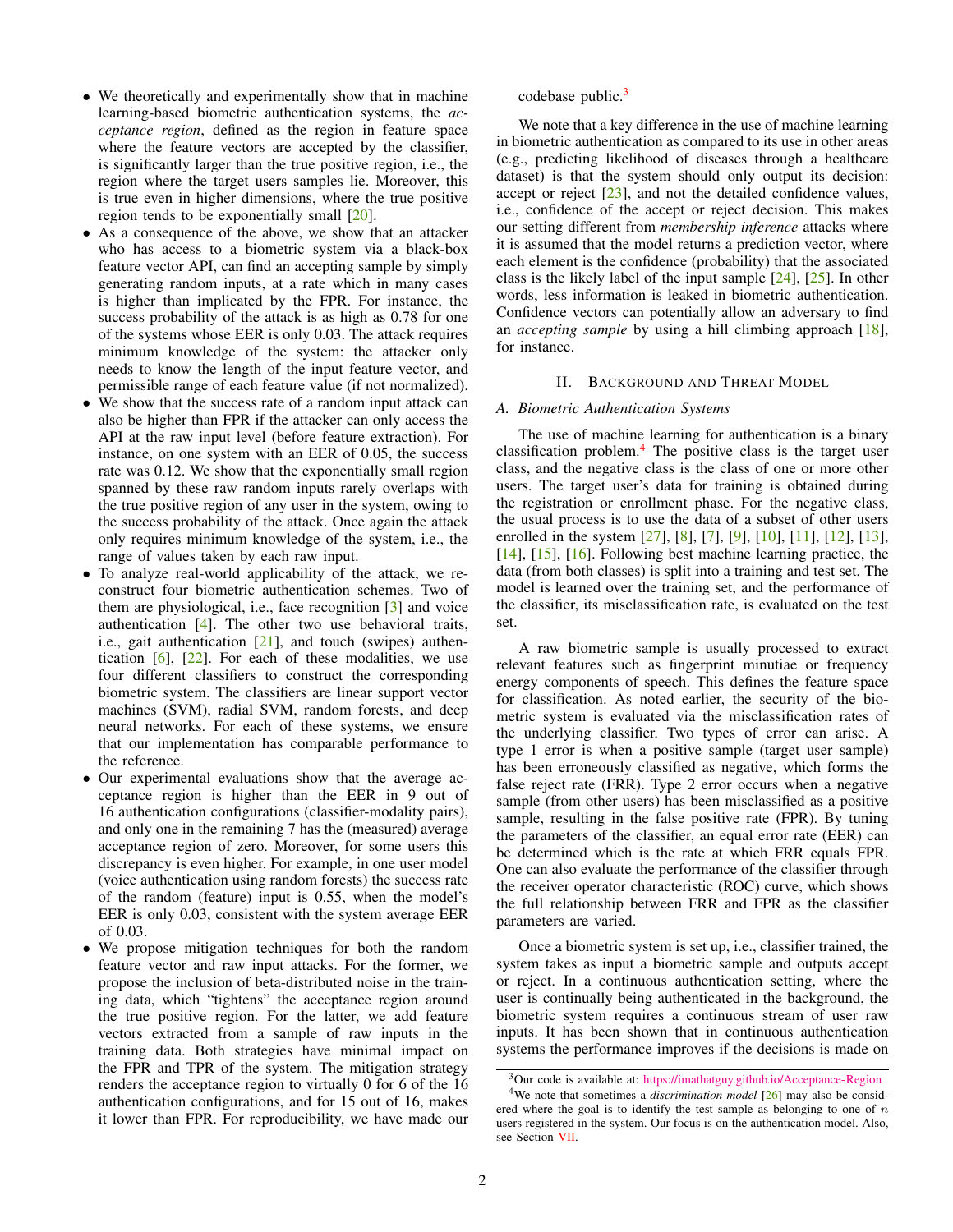the *average* feature vector from a set of feature vectors [\[28\]](#page-15-20), [\[22\]](#page-15-14), [\[29\]](#page-15-21).

# *B. Biometric API: The Setting*

We consider the setting where the biometric system can be accessed via an API. More specifically, the API can be queried by submitting a biometric sample. The response is a binary accept/reject decision.<sup>[5](#page-2-0)</sup> The biometric system could be *local*, in which case the system is implemented in a secure enclave (a trusted computing module), or *cloud-based* (online), in which the decision part of the system resides in a remote server. We consider two types of APIs. The first type requires raw biometric samples, e.g., the input image in case of face recognition. The second type accepts a feature vector, implying that the feature extraction phase is carried out before the API query. This might be desirable for the following reasons.

- Often the raw input is rather large. For instance, in case of face recognition, without compression, an image will need every pixel's RGB information to be sent to the server for feature extraction and authentication. In the case of an image of pixel size  $60 \times 60$ , this would require approximately 10.8 KB of data. If the feature extraction was offloaded to the user device, it would produce a 512 length feature embedding, which can take as little as 512 bytes. This also applies to continuous authentication which inherently requires a continual stream of user raw inputs. But often decisions are only made on an *average* of a set of feature vectors  $[28]$ ,  $[22]$ ,  $[29]$ . In such systems, only sending the resultant extracted average feature vector to the cloud also reduces communication cost.
- Recent studies have shown that raw sensory inputs can often be used to track users  $[30]$ . Thus, they convey more information than what is simply required for authentication. In this sense, extracting features at the client side serves as an *information minimization* mechanism, only sending the relevant information (extracted feature vectors) to the server to minimize privacy loss.
- Since the machine learning algorithm only compares samples in the feature space, only the feature representation of the template is stored in the system. In this case, it makes sense to do feature extraction prior to querying the system.

From now onwards, when referring to a biometric API we shall assume the *feature vector* based API as the default. We shall explicitly state when the discourse changes to raw inputs. Figure [1](#page-2-1) illustrates the two APIs.

#### *C. Threat Model and Assumptions*

We consider an adversary who has access to the API to a biometric system trained with the data of a target user whom the adversary wishes to impersonate. More specifically, the adversary wishes to find an *accepting sample*, i.e., a feature vector for which the system returns "accept." In the case of the raw input API, the adversary is assumed to be in search for a raw input that results in an accepting sample after feature extraction. We assume that the adversary has the means to bypass the end user interface, e.g., touchscreen or phone camera, and can thus *programmatically* submit input samples. There are a number of ways in which this is possible.

In the online setting, a mis-configured API may provide the adversary access to the authentication pipeline. In the local setting, if the feature extractor is contained within a secure environment, raw sensory information must be passed to this protected feature extraction process. To achieve this an attacker may construct their own samples through OS utilities. An example is the Monkey Runner [\[31\]](#page-15-23) on Android, a tool allowing developers to run a sequence of predefined inputs for product development and testing. Additionally, prior work [\[32\]](#page-15-24) has shown the possibility of compromising the hardware contained within a mobile device, e.g., a compromised digitizer can inject additional touch events.

Outside of literature, it is difficult to know the exact implementation of real-world systems. However, taking face recognition as an example, we believe our system architecture is similar to real world facial authentication schemes, drawing parallels to pending patent US15/864,232 [\[33\]](#page-16-0). Additionally there are API services dedicated to hosting different components of the facial recognition pipeline. Clarifai, for example, hosts machine learning models dedicated to the extraction of face embeddings within an uploaded image [\[34\]](#page-16-1). A developer could then use any number of Machine Learning as a Service (MLaaS) providers to perform the final authentication step, without needing to pay premiums associated with an end-toend facial recognition product.

We make the following assumptions about the biometric API.

- The input feature length, i.e., the number of features used by the model, is public knowledge.
- Each feature in the feature space is min-max normalized. Thus, each feature takes value in the real interval [0, 1]. This is merely for convenience of analysis. Absent this, the attacker can still assume plausible universal bounds for all features in the feature space.
- The attacker knows the identifier related to the user, e.g., the username, he/she wishes to impersonate.

Beyond this we do not assume the attacker to have any knowledge of the underlying biometric system including the biometric modality, the classifier being used, the target user's past samples, or any other dataset which would allow the attacker to infer population distribution of the feature space of the given modality.



<span id="page-2-1"></span>Fig. 1. The threat model and the two types of biometric API.

<span id="page-2-0"></span><sup>5</sup>For continuous authentication systems, we assume that the decision is returned after a fixed number of one or more biometric samples.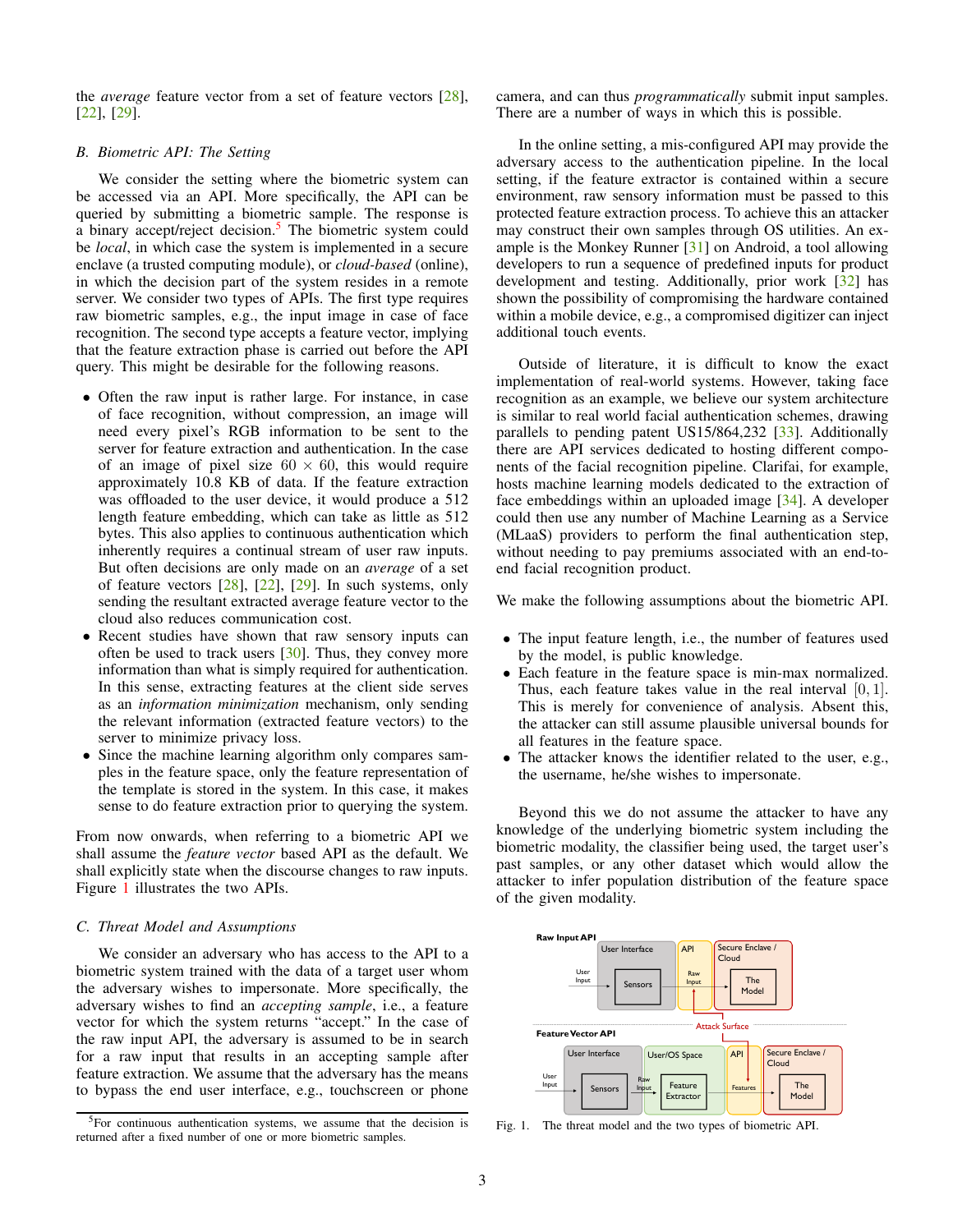## <span id="page-3-0"></span>III. ACCEPTANCE REGION AND PROPOSED ATTACK

#### *A. Motivation and Attack Overview*

Given a feature space, machine learning classifiers learn the region where feature vectors are classified as positive features and the region where vectors are classified as negative features. We call the former, the acceptance region and the latter the rejection region. Even though the acceptance region is learnt through the data from the target user, it does not necessarily tightly surround the region covered by the target user's samples. Leaving aside the fact that this is desirable so as to not make the model "overfitted" to the training data, this implies that even vectors that do not follow the distribution of the target user's samples, may be accepted. In fact these vectors may bare no resemblance to any positive or negative samples from the dataset. Consider a toy example, where the feature space consists of only two vectors. The two-dimensional plane in Figure [2](#page-3-1) shows the distribution of the positive and negative samples in the training and testing datasets. A linear classifier may learn the acceptance and rejection regions split via the decision boundary shown in the figure. This decision boundary divides the two dimensional feature space in half. Even though there is a small overlap between the positive and negative classes, when evaluated against the negative and positive samples from the dataset there would be an acceptably low false positive rate. However if we construct a vector by uniformly sampling the two features from the interval  $[0, 1]$ , with probability  $1/2$  it will be an accepting sample. If this model could be queried through an API, an attacker is expected to find an accepting sample in two attempts. Arguably, such a system is insecure.



Fig. 2. Example feature space separation by a linear boundary between two classes. This demonstrates low FPR and FRR of test sample classification, yet allows approximately 50% of the feature space to be accepted as positive.

Figure [2](#page-3-1) illustrates that the acceptance region can be larger than the region covered by the target user's samples. However, in the same example, the area covered by the target user's samples is also quite high, e.g., the convex hull of the samples. As we discuss next, in higher dimensions, the area covered by the positive and negative examples is expected to be concentrated in an exponentially small region [\[20\]](#page-15-12). However, the acceptance region does not necessarily follow the same trend.

## <span id="page-3-4"></span>*B. Acceptance Region*

**Notations.** Let  $\mathbb{I} := [0, 1]$  denote the unit interval  $[0, 1]$ , and let  $\mathbb{I}^n := [0,1]^n$  denote the *n*-dimensional unit cube with one vertex at the origin. The unit cube represents the feature space with each (min-max normalized) feature taking values in I. Let  $f$  denote a model, i.e., an output of a machine learning algorithm (classifier) trained on a dataset  $D = \{(\mathbf{x}_i, y_i)\}_{i \in [m]},$ where each  $x_i$  is a feature vector and  $y_i \in \{+1, -1\}$  its label. The label  $+1$  indicates the positive class (target user) and  $-1$ 

the negative class (one or more other users of the authentication system). We may denote a positive example in  $x \in D$  by  $x^{+}$ , and any negative example by  $x^{-}$ . The model f takes feature vectors  $\mathbf{x} \in \mathbb{I}^n$  as input and outputs a *predicted* label  $\hat{y} \in \{+1, -1\}.$ 

**Definitions.** *Acceptance region* of a model f is defined as

$$
A_f \coloneqq \{ \mathbf{x} \in \mathbb{I}^n : f(\mathbf{x}) = +1 \},\tag{1}
$$

The *n*-dimensional volume of  $A_f$  is denoted  $\text{Vol}_n(A_f)$ . The definition of acceptance region is analogous to the notion of decision regions in decision theory [\[35,](#page-16-2) §1.5]. We will often misuse the word acceptance region to mean both the region or the volume covered by the region where there is no fear of ambiguity. Let FRR and FPR be evaluated on the training dataset  $\overline{D}$ .<sup>[6](#page-3-2)</sup> Let  $\mathbf{x} \leftarrow \mathbb{s} \mathbb{I}^n$  denote sampling a feature vector  $\overline{\mathbf{x}}$ uniformly at random from  $\mathbb{I}^n$ . In a *random input attack*, the adversary samples  $x \leftarrow \mathbb{R}^n$  and gives it as input to f. The attack is successful if  $f(\mathbf{x}) = +1$ . The success probability of a random guess is defined as

<span id="page-3-3"></span>
$$
\Pr[f(\mathbf{x}) = +1 : \mathbf{x} \leftarrow \mathbf{F}^n].\tag{2}
$$

Since the *n*-volume of the unit cube is 1, we immediately see that the above probability is exactly  $\text{Vol}_n(A_f)$ . Thus, we shall use the volume of the acceptance region as a direct measure of the success probability of random guess. Finally, we define the *rejection region* as  $\mathbb{I}^n - A_f$ . It follows that the volume of the rejection region is  $1 - Vol_n(A_f)$ .

Existence Results. Our first observation is that even if the FPR of a model is zero, its acceptance region can still be nonzero. Note that this is not evident from the fact that there are positive examples in the training dataset  $D$ : the dataset is finite and there are infinite number of vectors in  $\mathbb{I}^n$ , and hence the probability of picking these finite positive examples is zero.

<span id="page-3-1"></span>*Proposition 3.1:* There exists a dataset D and a classifier with output f such that  $FRR = FPR = 0$ , and  $Vol_n(A_f) > 0$ .

*Proof:* Assume a dataset D that is linearly separable. This means that there exists a hyperplane denoted  $H(\mathbf{x})$  such that for any positive example  $x^+ \in D$ , we have  $H(x^+) > 0$  and for any negative example in D we have  $H(\mathbf{x}^-) < 0$ . Consider the perceptron as an example of a classifier which constructs a linear model:  $f_{\mathbf{w},b}(\mathbf{x}) = +1$  if  $\langle \mathbf{w}, \mathbf{x} \rangle + b > 0$ , and  $-1$ otherwise. Since the data is linearly separable, the perceptron convergence theorem states that the perceptron learning algorithm will find a solution, i.e., a separating hyperplane [\[36\]](#page-16-3). Intersecting this hyperplane  $\langle \mathbf{w}, \mathbf{x} \rangle + b = 0$  with the unit cube creates two sectors. The sector where  $f_{\mathbf{w},b}(\mathbf{x}) = +1$  is exactly the acceptance region  $A_{f_{\mathbf{w},b}}$ . The *n*-volume of  $A_{f_{\mathbf{w},b}}$  cannot be zero, since otherwise it is one of the sides of the unit cube with dimension less than *n*, implying that all points  $\langle \mathbf{w}, \mathbf{x} \rangle + b > 0$ lie outside the unit cube. A contradiction, since  $FRR = 0$  (there is at least one positive example).

A non-zero acceptance region is not necessarily a threat. Of practical concern is a *non-negligible* volume. Indeed, the volume may be negligible requiring a large number of queries to f before an *accepting sample* is produced. The following

<span id="page-3-2"></span> ${}^{6}$ In practice, the FRR and FPR are evaluated against a subset of  $D$  called a holdout or testing dataset.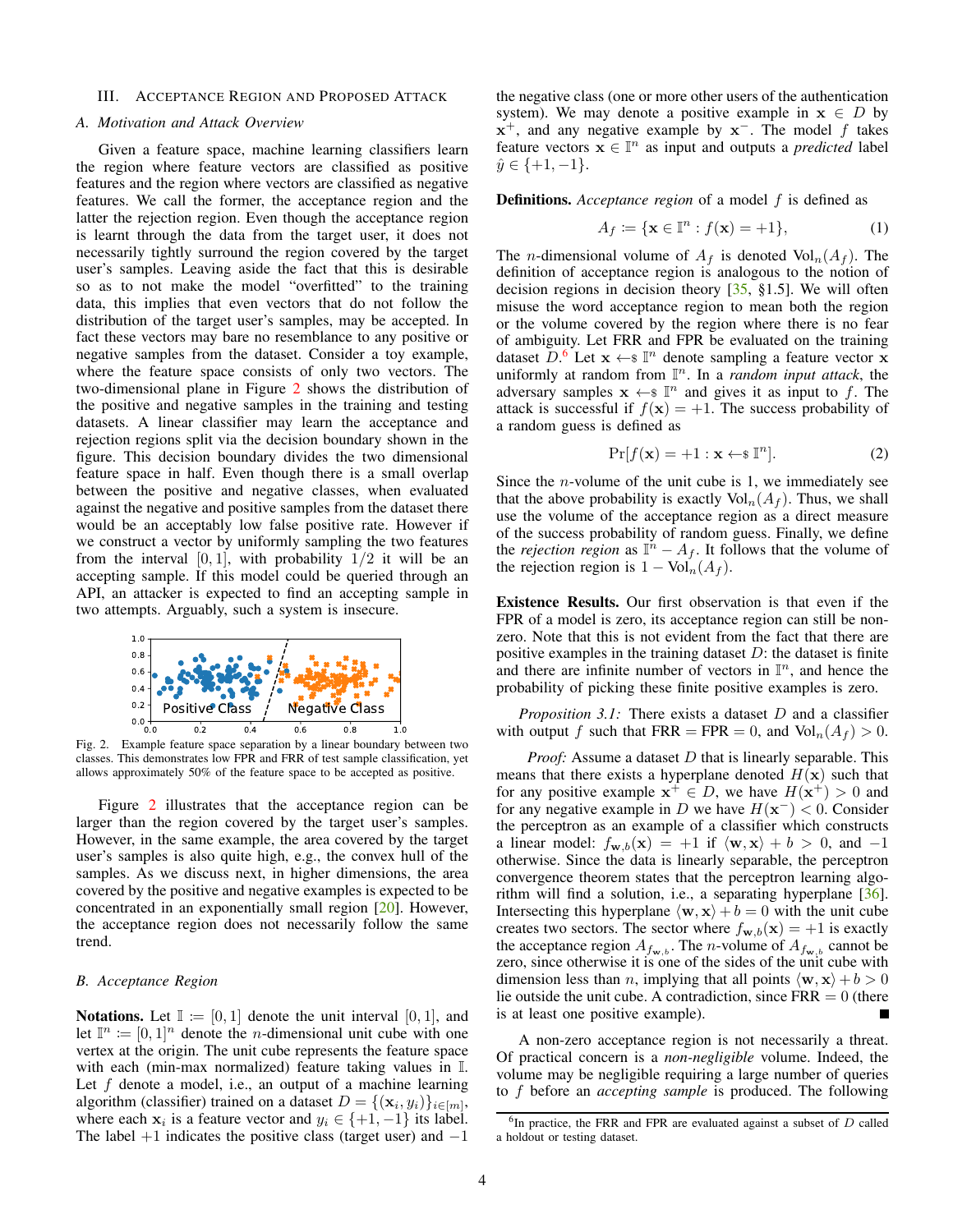result shows that there are cases in which the acceptance region can be non-negligible.

*Proposition 3.2:* There exists a dataset D and a classifier with output f such that FRR = FPR = 0, and  $\text{Vol}_n(A_f) \geq$ 1/2.

*Proof:* Consider again the perceptron as an example of a classifier. Let  $D$  be a dataset such that for all positive examples  $x^+$ , we have  $x_1^+ > 0.5$ , and for all negative examples  $x_1^-$  < 0.5. The rest of the features may take any value in I. The resulting data is linearly separable by the  $(n - 1$  dimensional) hyperplane  $x_1 - 0.5 = 0$ . Initialize the perceptron learning algorithm with  $w_1 = 1$ ,  $w_i = 0$  for all  $2 \le i \le n$ , and  $b =$ −0.5. The algorithm then trivially stops with this hyperplane. Clearly, with this hyperplane, we have FRR =  $0$ , FPR =  $0$ , and the acceptance region is 1/2.

The above examples illustrate the high probability of success of the random input attack due to non-negligible acceptance region. However, the example used is contrived. In practice, datasets with a "nice" distribution as above are seldom encountered, and the model is more likely to exhibit non-zero generalization error (a tradeoff between FRR and FPR). Also, in practice, more sophisticated classifiers such as the support vector machine or deep neural networks are used instead of the perceptron. However, we shall demonstrate that the issue persists in real datasets and classifiers used in practice. We remark that we are interested in the case when  $Vol_n(A_f)$  > FPR, since arguably it is misleading to use the FPR as a measure of security of such an authentication system. This could happen even when the FPR is non-zero. When and why would this case occur? We explain this in the following.

Real Data and High Dimensions. We first discretize the feature space. For a given positive integer B, let  $\mathbb{I}_B$  denote the binned (or discrete) version of the interval I partitioned into  $B$  equally sized bins. Clearly, each bin is of width  $1/B$ . Let  $\mathbb{I}_{B}^{n}$  denote the discretized feature space. Given a set of feature values from  $\mathbb{I}$ , we say that a bin in  $\mathbb{I}_B$  is *filled* if there are  $\epsilon_n$  feature values falling in that bin, where  $\epsilon_n$  is a cutoff to filter outliers. The number of filled bins is denoted by  $\alpha$ . Clearly  $\alpha \leq B$ . See Figure [3.](#page-4-0)



Fig. 3. The binned version  $\mathbb{I}_B$  of the unit interval  $\mathbb{I}$ . Each bin is of width  $1/B$  (B not specified). The number of filled bins is  $\alpha = 3$ , with a cut-off of  $\epsilon_n=2.$ 

For the *i*th feature, let  $\alpha_i^+$  denote the number of bins filled by all positive examples in  $D$ . We define:

$$
R^+ \coloneqq \frac{1}{B^n} \prod_{i=1}^n \alpha_i^+
$$

as the *volume of the true positive region*. We define  $\alpha_i^-$  and R<sup>−</sup> analogously as the volume of the true negative region. Let  $c \in [0, 1]$  be a constant. If each of the  $\alpha_i^{\uparrow}$ 's is at most cB, then we see that  $R^+ = c^{-n}$ . For instance, if  $c \leq 1/2$ , then  $R^+ \leq 2^{-n}$ . In other words, the volume of the region spanned by the user's own samples is exponentially small as compared to the volume of the unit cube. In practice, the user's data is expected to be normally distributed across each feature, implying that the  $\alpha_i^+$ 's are much smaller than  $B/2$ , which makes the above volume a loose upper bound. The same is true of the  $\alpha_i^{-}$ 's. Figure [4](#page-5-0) shows the filled bins from one of the features in the Face Dataset (see Section [IV-A\)](#page-5-1). For the same dataset, the average true positive region is  $5.781 \times 10^{-98}$  (with a standard deviation of  $\pm 2.074 \times 10^{-96}$ ) and the average true negative region is  $1.302 \times 10^{-55}$  (with a standard deviation of  $\pm 2.172 \times 10^{-54}$ ) computed over 10,000 iterations considering a 80% sample of the target user's data, and a balanced sample of other users.<sup>[7](#page-4-1)</sup>

We thus expect a random vector from  $\mathbb{I}^n$  to be outside the region spanned by the target user with overwhelming probability. Thus, if a classifier defines an acceptance region tightly surrounding the target user's data, the volume of the acceptance region will be negligible, and hence the random input attack will not be a threat. However, as we shall show in the next sections, this is not the case in practice.

Factors Effecting Acceptance Region. We list a few factors which effect the volume of the acceptance region.

- One reason for a high acceptance region is that the classifier is not penalized for classifying *empty space* in the feature space as either positive or negative. For instance, consider Figure [4.](#page-5-0) There is significant empty space for the feature depicted in the figure: none of the positive or negative samples have the projected feature value in this space. A classifier is generally trained with an objective to minimize the misclassification rate or a loss function (where, for instance, there is an asymmetrical penalty between true positives and false positives) [\[35\]](#page-16-2). These functions take input from the dataset  $D$ . Thus, empty regions in the feature space which do not have examples in  $D$  can be classified as either of the two classes without being penalized during training, resulting in a non-negligible acceptance region.
- The acceptance region is also expected to be big if there is high variance in the feature values taken by the positive examples. In this case, the  $\alpha_i^+$ 's will be much closer to B, resulting in a non-negligible volume  $R^+$ .
- On the other hand, the acceptance region is likely to be small if the variances of the feature values in the negative examples are high. The classifier, in order to minimize the FPR, will then increase the region where samples are rejected, which would in turn make the acceptance region closer in volume to the true positive region.

<span id="page-4-0"></span>We empirically verify these observations in Section [V.](#page-9-0) The last observation also hints at a possible method to tighten the acceptance region around the region spanned by the target user: generate random noise around the target user's vectors and treat it as belonging to the negative class. We demonstrate the effectiveness of this method in Section [VI.](#page-11-1) Jumping ahead, if the noise is generated from an appropriate distribution, this will have minimal impact on the FRR and FPR of the model.

<span id="page-4-1"></span><sup>7</sup>We compute the true positive and negative region by only considering the minimum and maximum feature values covered by each user for each feature with binning equal to the floating point precision of the system. Thus, this is a conservative estimate of the true positive region.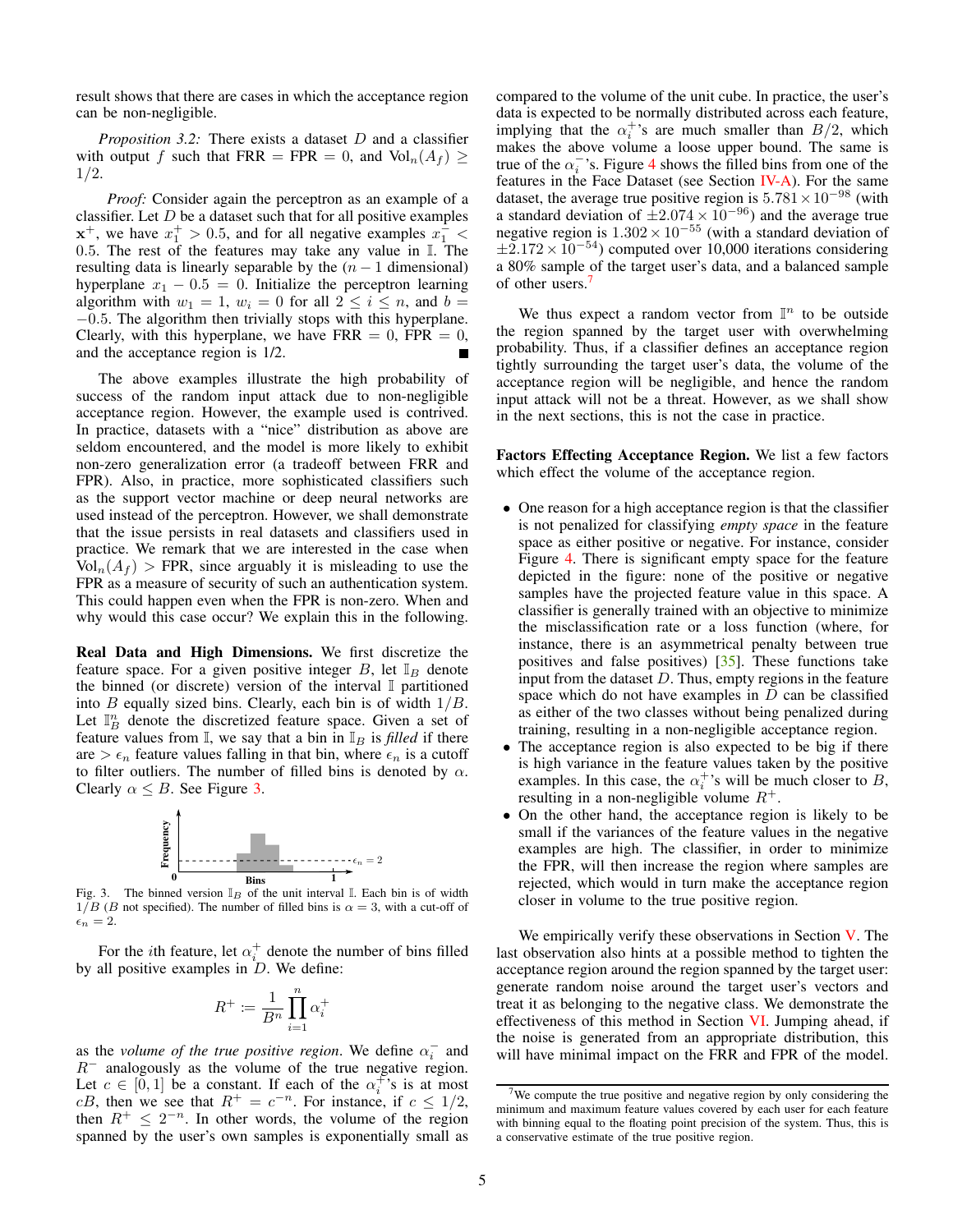

Fig. 4. The histogram of feature values of one of the features in the Face Dataset (cf. § [IV-A\)](#page-5-1). Here we have  $B = 100$ . The number of filled bins for the target user is  $\alpha_i^+ = 35$  (with 400 samples), and for the negative class (10 users; same number of total samples) it is  $\alpha_i^- = 50$ . A total of 24 bins are not filled by any of the two classes, implying that (approximately) 0.24 of the region for this feature is empty.

## IV. EVALUATION ON BIOMETRIC SYSTEMS

<span id="page-5-4"></span>To evaluate the issue of acceptance region on real-world biometric systems, we chose four different modalities: gait, touch, face and voice. The last two modalities are used as examples of user authentication at the point of entry into a secured system, whilst gait and touch are often used in continuous authentication systems [\[37\]](#page-16-4). We first describe the four biometric datasets, followed by our evaluation methodology, the machine learning algorithms used, and finally our results and observations.

# <span id="page-5-1"></span>*A. The Biometric Datasets*

*1) Activity Type (Gait) Dataset:* The activity type dataset [\[38\]](#page-16-5), which we will refer to as the "gait" dataset, was collected for human activity recognition. Specifically its aim is to provide a dataset for determining if a user is sitting, laying down, walking, running, walking upstairs or downstairs, etc. However, as the dataset retains the unique identifiers for users per biometric record, we re-purpose the dataset for authentication. This dataset contains 30 users, with an average of  $343 \pm 35$  (mean  $\pm$  SD) biometric samples per user, there is an equal number of activity type samples for each user. For the purpose of authentication, we do not isolate a specific type of activity. Instead, we include them as values of an additional feature. The activity type feature increases the total number of features to 562. We will refer to these features as *engineered* features as they are manually defined (e.g., by an expert) as opposed to *latent* features extracted from a pre-trained neural network for the face and voice datasets.

*2) Touch Dataset:* The UMDAA-02 Touch Dataset [\[6\]](#page-14-5) is a challenge dataset to provide data for researchers to perform baseline evaluations of new touch-based authentication systems. Data was collected from 35 users, with an average of  $3667 \pm 3012$  swipes per user. This dataset was collected by lending mobile devices to the participants over a prolonged period of time. The uncontrolled nature of the collection produces a dataset that accurately reflects swipe interactions with constant and regular use of the device. This dataset contains every touch interaction performed by the user including taps. In a pre-processing step we only consider sequences with more than 5 data points as swipes. Additionally, we set four binary features to indicate the direction of the swipe, determined from the dominant vertical and horizontal displacement. We retained all other features in  $[6]$  bar inter-stroke time, as we wished to treat each swipe independently, without chronological order. We substitute this feature with half-time of the stroke. This produces a total of 27 engineered touch features.

<span id="page-5-3"></span><span id="page-5-0"></span>*3) Face Dataset:* FaceNet [\[3\]](#page-14-2) proposes a system based on neural networks that can effectively learn embeddings (feature vectors) that represent uniquely identifiable facial information from images. Unlike engineered features, these embeddings may not be directly explainable as they are automatically extracted by the underlying neural network. This neural network can be trained from any dataset containing labeled faces of individuals. There are many sources from which we can obtain face datasets, CASIA-WebFace [\[2\]](#page-14-1), VGGFace2 [\[39\]](#page-16-6) and Labeled Faces in the Wild (LFW) [\[40\]](#page-16-7) are examples of such datasets. However, with a pre-trained model, we can conserve the time and resources required to re-train the network. The source code for FaceNet [\[41\]](#page-16-8) contains two pretrained models available for public use (at the time of writing): one trained on CASIA-WebFace, and another trained on VGGFace2. We opt to use a model pre-trained on VGGFace $2^8$  $2^8$ , while retaining CASIA-WebFace as our dataset for classifier training. We choose to use different datasets for the training of the embeddings and the classifiers to simulate the exposure of the model to never before seen data. Our face dataset is a subset of CASIA-WebFace containing only the top 100 identities with the largest number of face images (producing  $447\pm103$  images per individual). This model produces 512 latent features from input images of pixel size 160x160 which have been centered and aligned. Recall that face alignment involves finding a bounding box on the face on an image, before cropping and resizing to the requested dimensions.

*4) Speaker Verification (Utterances):* VoxCeleb [\[4\]](#page-14-3), and VoxCeleb2 [\[5\]](#page-14-4) are corpuses of spoken recordings by celebrities in online media. These recordings are text-independent, i.e., the phrase uttered by the user is not pre-determined. Textindependent speaker verification schemes depart from textdependent verification schemes in which the individual is bound to repeat a pre-determined speech content. Thus, the task of text-independent verification (or identification) is to distinguish how the user speaks as an individual, instead of how the user utters a specific phrase. The former objective is an arguably harder task. Despite the increased difficulty, researchers have trained neural networks to convert speaker utterances into a set of latent features representing how individuals speak. These works have also released their models to the public, increasing the accessibility of speaker verification to developers. We opt to use the pre-trained model of VoxCeleb [\[4\]](#page-14-3), with utterances from VoxCeleb2 [\[5\]](#page-14-4). From VoxCeleb2, we only use the test portion of the dataset, which contains 118 Users with an average of  $406 \pm 87$  utterances. VoxCeleb was trained as a Siamese neural network [\[42\]](#page-16-9) for one-shot comparison between two audio samples. A Siamese network consists of two identical branches that produce two equal size outputs from two independent inputs for distance comparison. To fit the pre-trained model into our evaluation of ML-based models, we extract embeddings from one of the twin networks and disregard the second branch. The 1024 length embedding is then used as the feature vector within our evaluation.

#### *B. Evaluation Methodology*

In our creation of biometric models for each user, we seek to obtain the baseline performance of the model with respect

<span id="page-5-2"></span><sup>8</sup> (20180402-114759) is the identifier of pre-trained model used.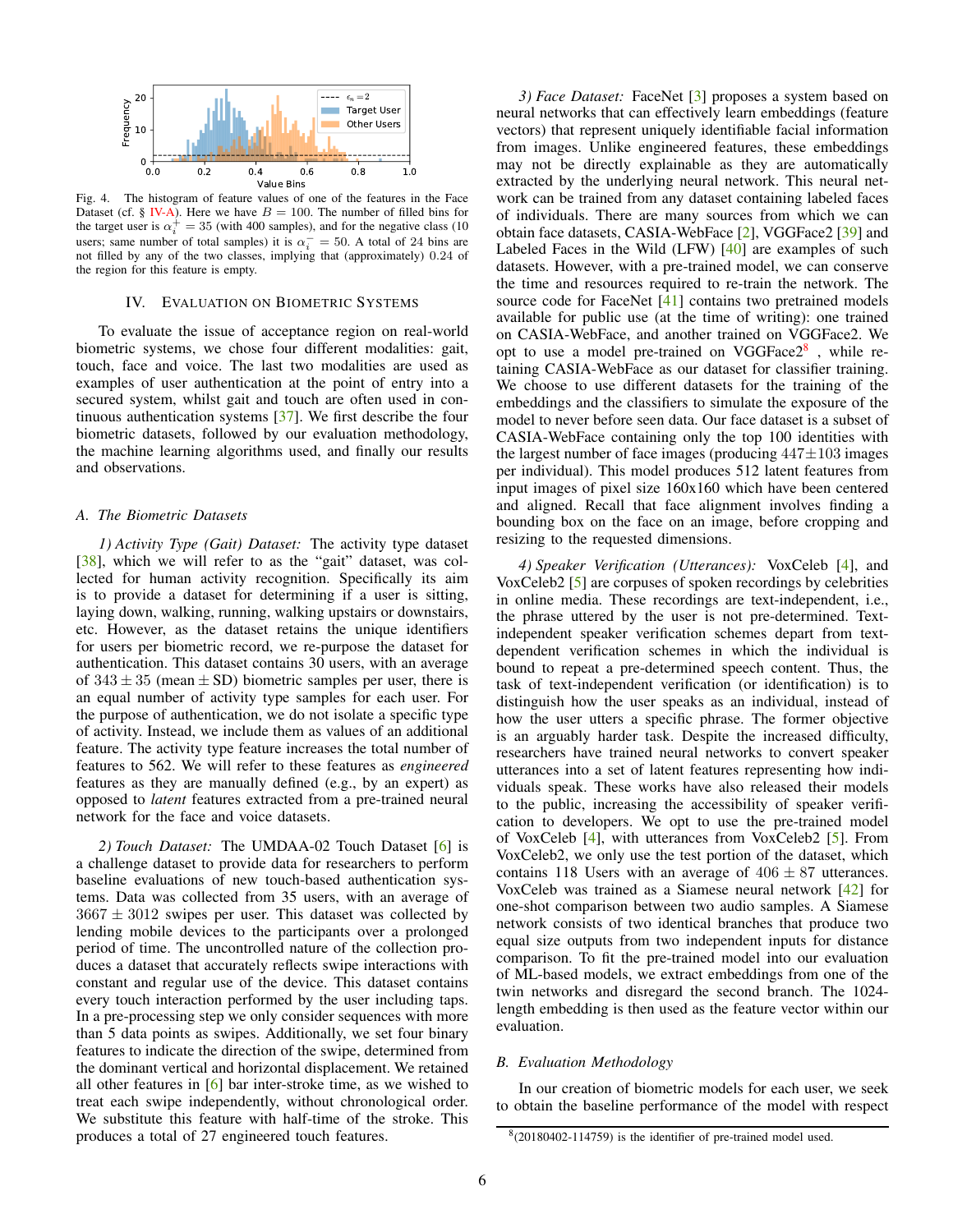to the ability of negative user samples gaining access (i.e. FPR), and the measured Acceptance Region (AR). We use the following methodology to evaluate these metrics for each dataset and each classification algorithm.

- 1) We min-max normalize each extracted feature over the entire dataset between 0 and 1.
- 2) We partition the dataset into a  $(70\%, 30\%)$  split for training and testing sets, respectively.
- 3) For both training and testing samples, we further sample an equal number of negative samples from every other user such that the total number of negative samples are approximately equal to the number of samples from the target user, representing the positive class, i.e., the positive and negative classes are balanced.
- 4) Using the balanced training set from step 3, we train a twoclass classifier defining the target user set as the positive class, and all remaining users as negative.
- 5) We test the trained model using the balanced testing set from step 3. This establishes the FRR and FPR of the system.
- 6) We uniformly sample one million vectors from  $\mathbb{I}_n$ , where  $n$  is the dimension of the extracted features. Testing the set of vectors against the model measures the acceptance region (AR).
- 7) We record the confidence values of the test prediction for the user's positive test samples, other users' negative test samples, and the uniformly sampled vectors. These confidence values produce ROC curves for FRR, FPR and AR.
- 8) Repeat steps 3-7 by iterating through every user in the dataset as the target user.

*Remark 4.1:* In general, the decision regions (accept and reject in the case of authentication) learned by the classifiers can be quite complex  $[43]$ . Hence, it is difficult to determine them analytically, despite the availability of learned model parameters. We instead use a Monte Carlo method by sampling random feature vectors from  $\mathbb{I}_n$  where each feature value is sampled uniformly at random from I. With enough samples (one million used in our experiments, and averaged over 50 repetitions), the fraction of random samples accepted by the classifier serves as an estimate of the acceptance region as defined by Eq. [2](#page-3-3) due to the law of large numbers.

*Remark 4.2:* Our evaluation of the biometric systems is using the mock attacker model (samples from the negative class modelled as belonging to an attacker) as it is commonly used [\[44\]](#page-16-11). We acknowledge that there are other attack models such as excluding the data of the attacker from the training set [\[44\]](#page-16-11). Having the attacker data included in the training dataset, as in the mock attacker model, yields better EER. On the other hand, it is also likely to lower the AR of the system, due to increased variance in the negative training dataset. Thus, the use of this model does not inflate our results.

<span id="page-6-0"></span>*Remark 4.3:* We have used balanced datasets in our experiments, i.e., the number of positive and negative samples being the same. It is true that a balanced dataset is not ideal for minimizing AR; more negative samples may reduce the acceptance region. However, an unbalanced dataset, e.g., more negative samples than positive samples, may be biased towards the negative class, resulting in misleadingly high accuracy [\[44\]](#page-16-11), [\[45\]](#page-16-12). A balanced dataset yields the best EER without being biased towards the positive or negative class.

# *C. Machine Learning Classifiers*

Our initial hypothesis (Section  $III$ ) stipulates that AR is related to the training data distribution, and not necessarily to any weakness of the classifiers learning from the data. To demonstrate this distinction, we elected four different machine learning algorithms: Support Vector Machines (SVM) with a linear kernel (LinSVM), SVM with a radial basis function kernel (RBFSVM), Random Forests (RNDF) and Deep Neural Networks (DNN). Briefly, SVM uses the training data to construct a decision boundary that maximizes the distance between the closest points of different classes (known as support vectors). The shape of this boundary is dictated by the kernel used; we test both a linear and a radial kernel. Random Forests is an aggregation of multiple decision tree learners formally known as an ensemble method. Multiple learners in the aggregation are created through bagging, whereby the training dataset is split into multiple subsets, each subset training a distinct decision tree. The decisions from the multiple models are then aggregated to produce the random forest's final decision. DNNs are a class of machine learning models that contain hidden layers between an input and an output layer; each layer containing neurons that activate as a function of previous layers. Specifically we implement a convolutional neural network with hidden layers leading to a final layer of our two classes, accept and reject. All four of these machine learning models are trained as supervised learners. As such, we provide the ground truth labels to the model during training.

The linear SVM was trained with  $C = 10<sup>4</sup>$ , and default values included within Scikit-learn's Python library for the remaining parameters [\[46\]](#page-16-13). For radial SVM we also used  $C =$  $10<sup>4</sup>$  while keeping the remaining parameters as default. The Random Forests classifier was configured with 100 estimators. DNNs were trained with TensorFlow Estimators [\[47\]](#page-16-14) with a varying number of internal layers depending on the dataset. The exact configurations are noted in Appendix **B**.

*Remark 4.4:* We reiterate that our trained models are reconstructions of past works. However, we endeavor that our models recreate error rates similar to the originally reported values on the same dataset. On Mahbub et al.'s touch dataset  $[6]$ , the authors achieved 0.22 EER with a RNDF classifier, by averaging 16 swipes for a single authentication session. We are able to achieve a comparable EER of 0.21 on RNDF without averaging. For face authentication, we evaluate a subset of CASIA-Webface, consequently there is no direct comparison. The original Facenet accuracy in verifying pairs of LFW  $[40]$  faces is 98.87%  $[3]$ , but our adoption of model-based authentication is closer to [\[48\]](#page-16-16), unfortunately the authors have fixed a threshold for 0 FPR without reporting their TPR. Nagrani, Chung and Zisserman's voice authenticator [\[4\]](#page-14-3) reports an EER of 0.078 on a neural network. Our classifiers achieve EERs of 0.03, 0.02, 0.04 and 0.12, which are within range of this benchmark. Our gait authenticator is the exception, it has not been evaluated for authentication with it's mixture of activity types. However, a review of gait authentication schemes can be found at [\[49\]](#page-16-17).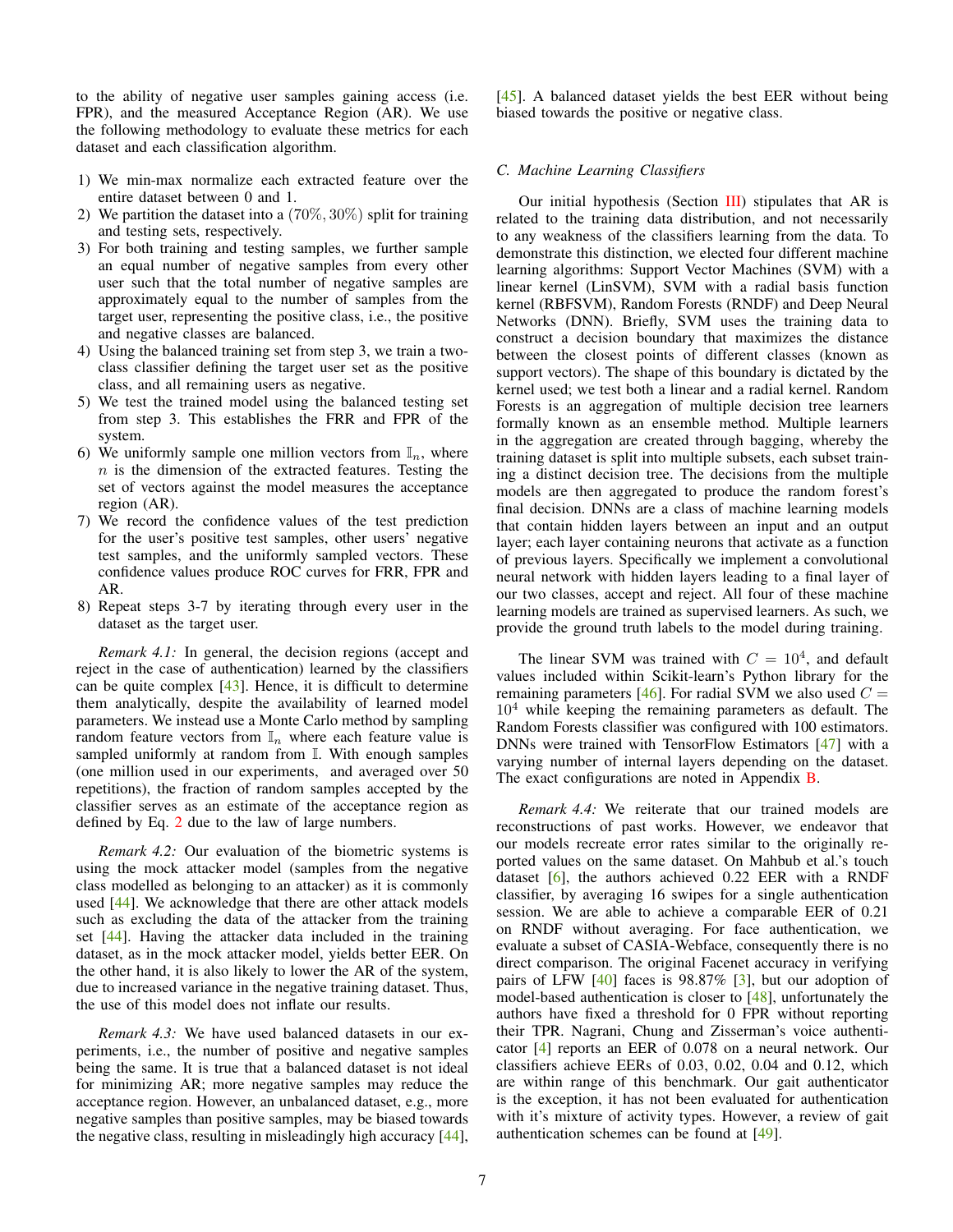<span id="page-7-3"></span><span id="page-7-1"></span>

<span id="page-7-0"></span>Fig. 5. Individual user scatter of AR and FPR. In a majority of configurations, there is no clear relationship between AR and FPR, with the exception of the RBFSVM and DNN classifiers for face and voice authentication.

#### *D. Acceptance Region: Feature Vector API*

In this section, we evaluate the acceptance region (AR) by comparing it against FPR for all 16 authentication configurations (four datasets and four classifiers). In particular, we display ROC curves showing the trade-off between FPR and FRR against the acceptance region (AR) curve as the model thresholds are varied. These results are averaged over all users. While this gives an average picture of the disparity between AR and FPR, it does not highlight that for some users AR may be substantially higher than FPR, and vice versa. In such a case, the average AR might be misleading. Thus, we also show scattered plots showing per-user AR and FPR, where the FPR is evaluated at EER. The per-user results have been averaged over 50 repetitions to remove any bias resulting from the sampled/generated vectors. The individual user AR versus FPR scatter plots are shown in Figure [5,](#page-7-0) and the (average) AR curves against the ROC curves are shown in Figure [6.](#page-8-0)

*Remark 4.5:* EER is computed in a best effort manner, with only 100 discretized threshold values, to mitigate the storage demands of the 1M uniformly random vectors measuring AR. Unfortunately, there are some instances whereby the FRR and FPR do not match exactly, as the threshold step induces a large change in both FRR and FPR. Only 1/16 classifiers exhibit an FPR-FRR discrepancy greater than 1%.

*1) Gait Authentication:* Figure [5a](#page-7-1) shows AR against FPR of every user in the activity type (gait) dataset. Recall that in this figure FPR is evaluated at EER. The dotted straight line is the line where AR equals FPR (or ERR). We note that there is a significant proportion of users for which AR is greater than FPR, even when the latter is reasonably low. For instance, in some cases AR is close to 1.0 when the FPR is around 0.2. Thus, a random input attack on systems trained for these target users will be successful at a rate significantly higher than what is suggested by FPR. We also note that the two SVM classifiers have higher instances of users for whom AR surpasses FPR. Figure [6a](#page-8-1) shows the AR curve averaged across all users against the FPR and FRR curves for all four classifiers. We can see that AR is higher than the ERR (represented by the dotted vertical line) for the two SVM classifiers. For the remaining <span id="page-7-2"></span>two classifiers, AR is lower than EER. However, by looking at the AR curve for RNDF, we see that the AR curve is well above the FPR curve when  $FRR < 0.3$ . This can be specially problematic if the threshold is set so as to minimize false rejection at the expense of false positives. We also note that the AR curve for DNN closely follows the FPR curve, which may suggest that the AR is not as problematic for this classifier. However, by looking at Figure [5a,](#page-7-1) we see that this is misleading since for some users the AR is significantly higher than FPR, making them vulnerable to random input attacks. Also, note that the AR generally decreases as the threshold is changed at the expense of FRR. However, except for RNDF, the AR for the other three classifiers is significantly higher than zero even for FRR values close to 1.

<span id="page-7-4"></span>*2) Touch (Swipe) Authentication:* The touch authenticator has the highest EER of all four biometric modalities. Very few users attained an EER lower than 0.2 as seen in Figure [5b.](#page-7-2) This is mainly because we consider the setting where the classification decision is being made after each input sample. Previous work has shown EER to improve if the decision is made on an average vector of a few samples some work [\[28\]](#page-15-20), [\[22\]](#page-15-14), [\[8\]](#page-15-0). Nevertheless, since our focus is on AR, we stick to the per-sample decision setting. Figure [5b](#page-7-2) shows that more than half of the users have ARs larger than FPR, and in some cases where the FPR is fairly low (say 0.2), the AR is higher than 0.5. Unlike gait authentication where RNDF classifier had ARs less than FPR for the majority of the users, all four algorithms for touch authentication display high vulnerability to the AR based random input attack. When viewing average results in Figure [6b,](#page-8-2) we observe the average AR curve to be very 'flat' for both SVM classifiers and DNN. This indicates that AR for these classifier remains mostly unchanged even if the threshold is moved closer to the extremes. RNDF once again is the exception, with the AR curve approaching 0 as the threshold is increased.

*3) Face Authentication:* Figure [5c](#page-7-3) shows that AR is either lower or comparable to FPR for RBFSVM and DNN. Thus, the FPR serves as a good measure of AR in these systems. However, AR for most users is significantly higher than FPR for LinSVM and RNDF. This is true even though the EER of these systems is comparable to the other two as seen in Figure [6c.](#page-8-3) For LINSVM, we have an average AR of 0.15 compared to an EER of 0.05. For RNDF, the situation is worse with the AR reaching 0.78 against an EER of 0.03. We also note that while the AR is equal to FPR for DNN, its value of 0.10 is still worrisome to be resistant to random input attack. The relatively high FPR for DNN as compared to RBFSVM is likely due to a limited set of training data available in training the neural network.

*4) Voice Authentication:* Figure [5d](#page-7-4) shows that once again LinSVM and RNDF have a significant proportion of users with AR higher than FPR, whereas for both RBFSVM and DNN the AR of users is comparable to FPR. Looking at the average ARs in Figure [6d,](#page-8-4) we see that interestingly RNDF exhibits an average AR of 0.01 well below the ERR of 0.04. The average suppresses the fact that there is one user in the system with an AR close to 1.0 even with an EER of approximately 0.1, and two other users with an AR of 0.5 and 0.3 for which the EER is significantly below 0.1. Thus these specific users are more susceptible to the random input attack. Only LinSVM has an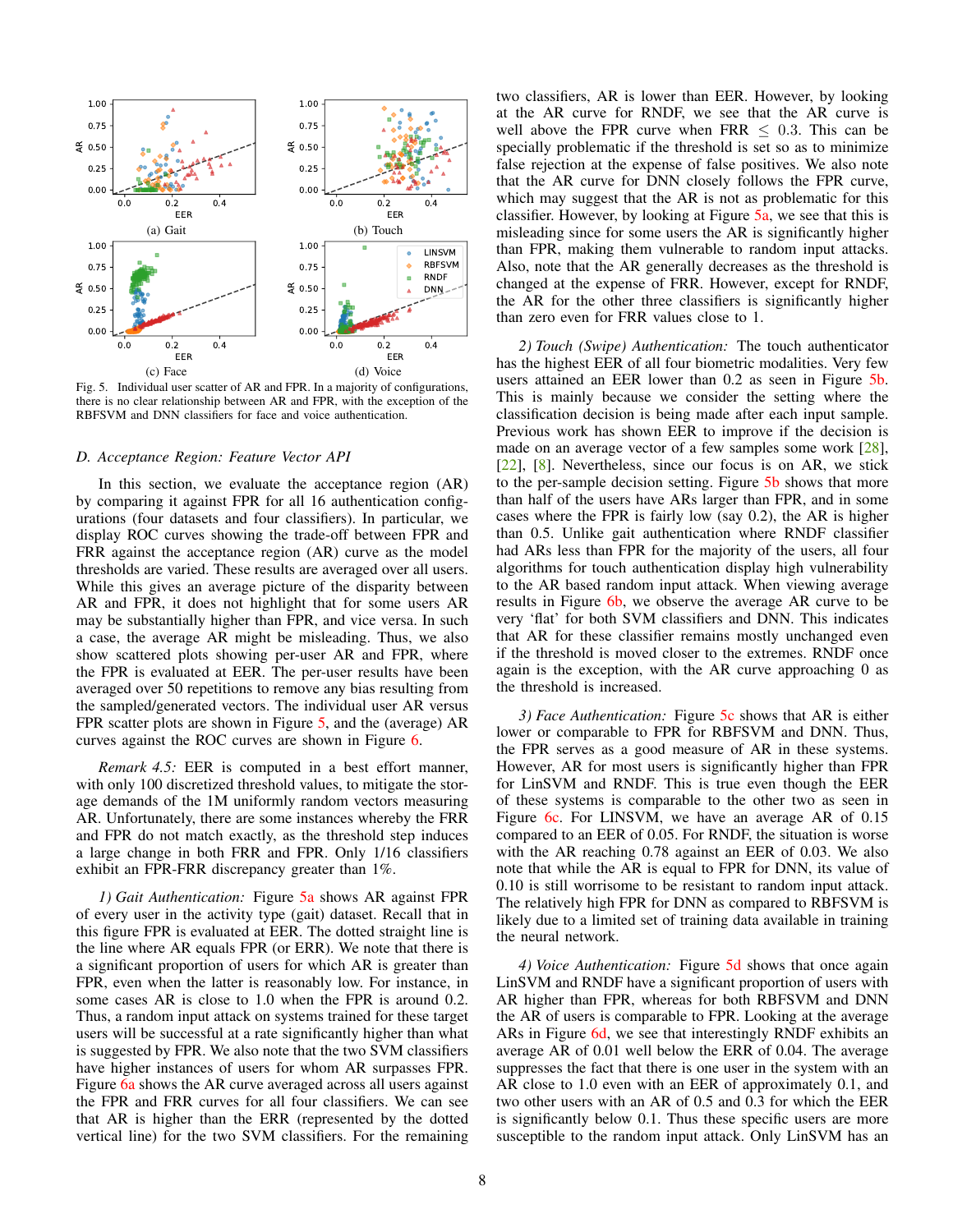<span id="page-8-3"></span><span id="page-8-2"></span><span id="page-8-1"></span>

<span id="page-8-4"></span><span id="page-8-0"></span>Fig. 6. ROC curve versus the AR and RAR curves for all configurations. The EER is shown as a dotted vertical blue line. The FRR, FPR, AR and RAR values shown in the legend are evaluated at EER (FPR = FRR). The RAR is only evaluated on the Touch and Face datasets.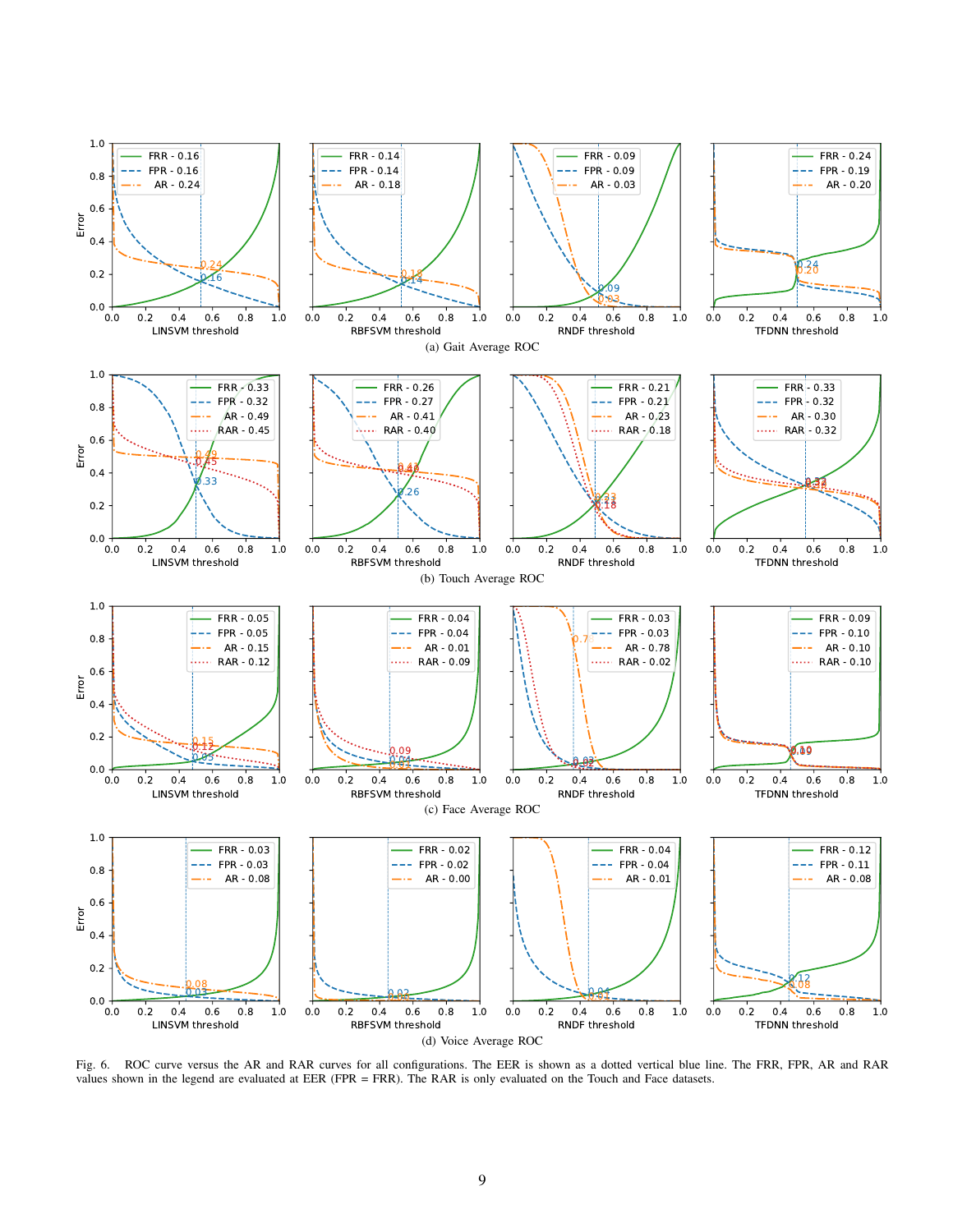average AR (0.08) higher than EER (0.03). The average AR of DNN is lower than EER (0.11), but it is still significantly high (0.08). For RBFSVM we have an average AR close to 0.

# *Observations*

In almost every configuration, we can observe that the average AR is either higher than the FPR or at best comparable to it. Furthermore, for some users the AR is higher than FPR even though the average over all users may not reflect this trend. This demonstrates that an attacker with no prior knowledge of the system can launch an attack against it via the feature vector API. Moreover, for both the linear and radial SVM kernels, and some instances of the DNN classifier, we observe a relatively flat AR curve as the threshold is varied, unlike the gradual convergence to 1 experienced by the FPR and FRR curves. These classifiers thus have a substantial acceptance region that accept samples as positives irrespective of the threshold. Random Forests is the only classifier where the AR curve shows significant drop as the threshold is varied. Random forests sub-divide the training dataset in a process called bagging, where each sub-division is used to train one tree within the forest. With different subsets of data, different training data points will be closer to different empty regions in feature space, thus producing varied predictions. Because the prediction confidence of RNDF is computed from the proportion of trees agreeing with a prediction, the lack of consensus within the ensemble of trees for the empty space may be the reason for the non-flat AR curve.

## <span id="page-9-1"></span>*E. Acceptance Rate: Raw Input API*

The results from the feature vector API are not necessarily reflective of the success rate of a random input attack via the raw input API. One reason for this is that the feature vectors extracted from raw inputs may or may not span the entire feature space, and as a consequence the entire acceptance region. For this reason, we use the term *raw acceptance rate* (RAR) to evaluate the probability of successfully finding an accepting sample via raw random inputs. To evaluate RAR, we select the touch and face biometric datasets. The raw input of the touch authenticator is a time-series, whereas for the face authentication system it is an image.

*1) Raw Touch Inputs:* We used a continuous auto-regressive process (CAR) [\[50\]](#page-16-18) to generate random timeseries. We opted for CAR due to the extremely high likelihood of time-series values having a dependence on previous values. This time-series was then min-max scaled to approximate sensor bounds. For example the x-position has a maximum and minimum value of 1980 and 0 respectively, as dictated by the number of pixels on a smartphone screen. Both the duration and length of the time-series were randomly sampled from reasonable bounds: 0.5 to 2.0 seconds and 30 to 200 data-points, respectively. The time-series was subsequently parsed by the same feature extraction process as a legitimate time-series, and the outputs scaled on a feature min-max scale previously fit on real user data. In total we generate 100,000 time-series, which are used to measure RAR over 50 repetitions of the experiment.

The results of our experiments are shown in Figure [6b,](#page-8-2) with the curve labeled RAR showing the raw acceptance rate as the threshold of each of the classifiers is changed. As we can see, the RAR is large and comparable to AR. This seems to indicate that the region spanned by random inputs covers the acceptance region. However, on closer examination, this happens to be false. The average volume covered by the true positive region for the touch dataset (cf. Section [III\)](#page-3-0) is less than  $1.289 \times 10^{-4} \pm 5.462 \times 10^{-4}$ , yet the volume occupied by the feature vectors extracted from raw inputs is less than  $2.609 \times 10^{-6}$ . This is significantly smaller than the AR for all four classifiers. We will return to this observation shortly.

*2) Raw Face Inputs:* We generated 100,000 images of size 160x160 pixels, with uniformly sampled RGB values. Feature embeddings were then extracted from the generated images with the pre-trained Facenet model (cf. Section [IV-A3\)](#page-5-3). This set of 100,000 raw input vectors, was parsed by a minmax scaler fitted to real user data. We did not align the noisy images, as there is no facial information within the image to align. Note that alignment is normally used in face authentication to detect facial boundaries within an image. Again, we aggregate results over 50 repetitions to remove any potential biases.

The results from these raw inputs are shown in Figure [6c.](#page-8-3) We note that the RAR curve behaves much more similarly to the FPR curve, than what was previously observed for raw touch inputs. Also, in the particular example of RBFSVM, we obtain an RAR of 0.09 which is significantly higher than the AR (0.01) at the equal error rate. We again computed the true positive region and found that the average is  $6.562 \times$  $10^{-94} \pm 6.521 \times 10^{-93}$ . However, the volume covered by the raw inputs (after feature extraction) is only  $4.670 \times 10^{-390}$ , which is negligible compared to the ARs  $(0.15, 0.01, 0.78, \text{and})$ 0.10 for all four classifiers). Additional analysis shows that only one other user's feature space overlapped with the space of raw inputs, with an overlapped area of  $8.317 \times 10^{-407}$ , many orders of magnitude smaller than both the positive users and the raw feature space itself.

## *Observations*

The threat of a random input attack via raw random inputs is also high, and in some cases greater than the FPR. However, the region spanned by the feature vectors from these raw inputs is exponentially small and hence does not span the acceptance region. Furthermore, the region also does not coincide with any true positive region. This implies that raw inputs may result in high raw acceptance rate due to the fact that the training data does not have representative vectors in the region spanned by raw inputs. We shall return to this observation when we discuss mitigation strategies in Section [VI.](#page-11-1)

# V. SYNTHETIC DATASET

<span id="page-9-0"></span>The analysis in the previous section was limited in the sense that we could not isolate the reasons behind the discrepancy between AR and FPR. Indeed, we saw that for some configurations (dataset-classifier pairs), the AR curve nicely followed the FPR curve, e.g., the face dataset and DNN (Figure [5c\)](#page-7-3), where as for others this was not the case. In order to better understand the factors effecting AR, in this section we attempt to empirically verify the hypothesized factors effecting the acceptance region outlined in Section [III.](#page-3-0) Namely, high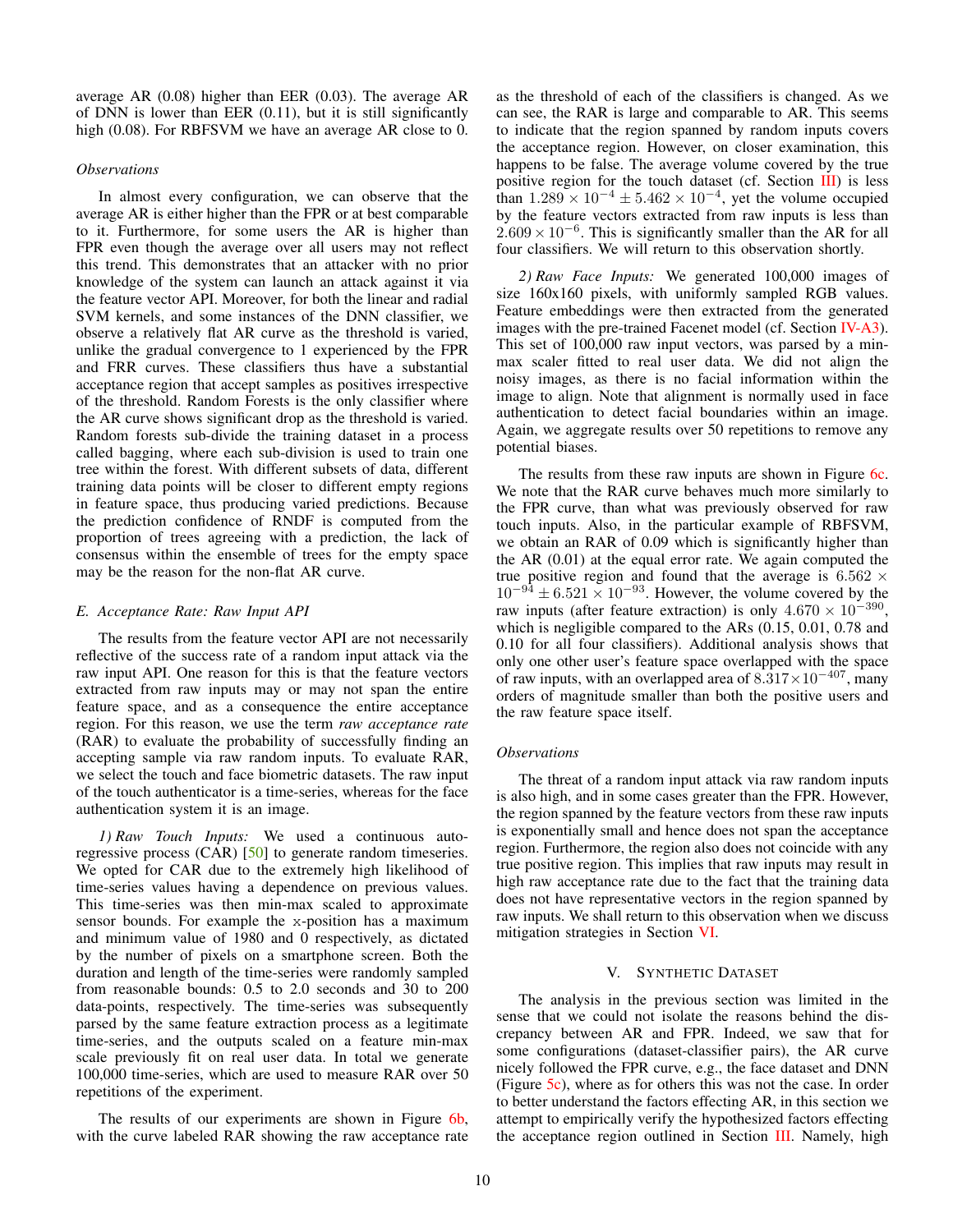

Fig. 7. A comparison between FPR, AR, four different ML architectures. Trained on synthetic data of 50 features of 50 user, of increasing variance within features for a singular user, repeated 50 times. Note how the system level AR and FPR remains unchanging, despite the isolated user's AR increasing substantially.



Fig. 8. A comparison between FPR, AR, four different ML architectures. Trained on synthetic data of 50 features of 50 user, of increasing variance within features of all other users except a singular user, repeated 50 times. The x-axis denotes the relative SD of the population compared with the isolated user.

feature variance in a target user's samples is likely to increase AR, and low feature variance in the user samples in the negative class is expected to result in high AR. In both these cases, we expect to achieve a reasonably low EER, but AR may still be significantly greater than FPR. Moreover, if these factors are indeed true, we expect to see similar behavior across all classifiers. To test this we create a synthetic model of a biometric dataset.

#### *A. Simulating a Biometric Dataset*

Let  $\mathcal{N}(\mu, \sigma^2)$ , denote the normal distribution with mean  $\mu$  and standard deviation  $\sigma$ . We assume each feature to be normally distributed across all users with slight variations in mean and standard deviation across all features and users. More specifically, our methodology for generating the synthetic dataset is as follows.

- 1) We model the mean of all  $n$  features taking values in the unit interval  $\mathbb I$  as a normally distributed random variable  $\mathcal{N}(\mu_{mn}, \sigma_{mn}^2) = \mathcal{N}(0.5, 0.1^2)$ . Similarly we model the standard deviation of all  $n$  features as another normally distributed random variable  $\mathcal{N}(\mu_{\text{var}}, \sigma_{\text{var}}^2) = \mathcal{N}(0.1, 0.07^2)$ .
- 2) For each feature  $i \in [n]$ , we first sample  $\mu_i \leftarrow \mathcal{N}(\mu_{mn}, \sigma_{mn}^2)$ and  $\sigma_i \leftarrow \mathcal{N}(\mu_{var}, \sigma_{var}^2)$ . The resulting normal distribution  $\mathcal{N}(\mu_i, \sigma_i^2)$  serves as the population distribution of the mean of the feature i.
- 3) For each user u, we sample the mean  $\mu_{u,i} \leftarrow \mathcal{N}(\mu_i, \sigma_i^2)$ . The variance  $\sigma_{u,i}^2$  is chosen as the control variable. User u's samples for the ith feature are generated as i.i.d. random variables  $\mathcal{N}(\mu_{u,i}, \sigma_{u,i}^2)$ , which serves as user u's distribution for the ith feature.

We evaluate the same four types of ML architectures, LinSVM, RBFSVM, RNDF and DNN. Due to the large number of potential configurations we evaluate the model performance at a fixed threshold of 0.5. For the experiments we choose 50 (synthetic) users, with 50 features in the feature space. Each experimental run is repeated 50 times to reduce any potential biases arising from the random process.

## <span id="page-10-2"></span><span id="page-10-1"></span><span id="page-10-0"></span>*B. Effects of Feature Variance on Acceptance Region*

*1) Variable Isolated User Variance and Fixed Population Variance:* We first treat one out of the 50 users as an outlier, whcih we call the *isolated* user. The variance  $\sigma_{u,i}^2$  is fixed at  $(0.2)^2$  for all other users u and for all features  $i \in [n]$ . We vary the variance  $\sigma_{u_{\text{tgt}}}$ , of the isolated user  $u_{\text{tgt}}$  from 0.05 to 0.35 in increments of 0.05. Figure [7](#page-10-0) plots the user's standard deviation  $(\sigma_{u_{\text{tot}},i})$  relative to the fixed population standard deviation  $(\sigma_{u,i})$  of 0.2. It is clear the overall AR, FRR and FPR of the users is not affected by changing feature variance of a single user, despite the isolated user's samples included as part of training and testing data of other users. Conversely, when viewing the AR, FRR and FPR of the isolated user, we observe a slight increase in FRR and FPR as the relative variance increases. This is due to the positive samples being spread out due to increased variance in the isolated user's samples. However, this is accompanied by a substantially large increase in the acceptance region of this user, approaching 1, i.e., the entire feature space. Furthermore, this trend is visible for all four classifiers.

*2) Fixed Isolated User Variance and Variable Population Variance:* In this experiment, we fix the variance  $\sigma_{u_{\text{tgt}},i}^2$ of the isolated user  $(u_{\text{tgt}})$  at  $(0.2)^2$ . The  $\sigma_{u,i}^2$  of the remaining population is sampled from a normal distribution  $\sigma_{u,i} \leftarrow \mathcal{N}(\mu_i, \sigma_i^2)$ . Where  $\mu_i$  and  $\sigma_i$  is sampled from the following distributions  $\mathcal{N}(\mu_{\text{mn}}, \sigma_{\text{mn}}^2) = \mathcal{N}(\mu_{\text{mn}}, 0.05^2)$  and  $\mathcal{N}(\mu_{\text{var}}, \sigma_{\text{var}}^2) = \mathcal{N}(0.03, 0.02^2)$ , respectively.  $\mu_{\text{mn}}$  is varied between 0.05 and 0.35 in increments on 0.05 This sampling permits a small amount of variation between features.

The results are shown in Figure [8.](#page-10-1) Inspecting the average AR, FRR and FPR of the system, it is evident there is a continual increase of all 3 metrics as the relative variance increases. This increase is expected as the majority of users' feature values have high variance, presenting an increasingly difficult problem for the machine learner to reduce misclassification errors. However, in all four classifiers the average AR curve is either comparable or lower than the FPR curve as the relative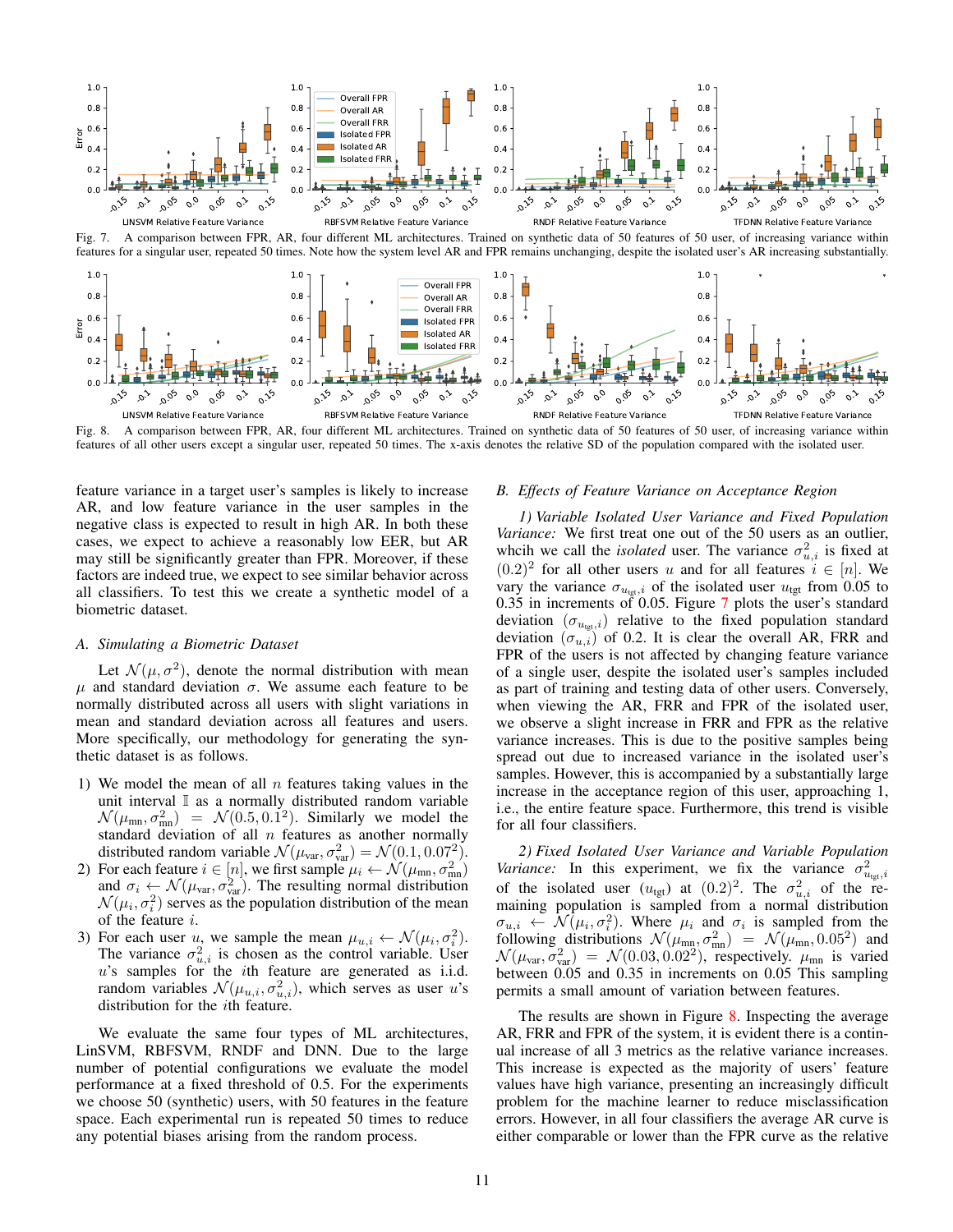



Fig. 10. A comparison between FPR and AR of four different ML architectures. Trained on synthetic data of 50 features per user, with a variable number of users, repeated 50 times.

variance increases. For the isolated user, we see that when the relative variance of all other users is lower than this user (to the left), the AR is significantly higher even though the FPR and FRR are minimal in all four classifiers. This shows that less variance in the population samples will result in a high AR, as the classifier need not tighten AR around the true positive region, due to lack of high variance negative samples. On the other hand, AR of the isolated user decreases as the relative variance of the population increases.

#### <span id="page-11-0"></span>*C. On Distance Based Classifiers*

As noted earlier, it has been stated that random inputs are ineffective against distance-based classification algorithms [\[17\]](#page-15-9). This is in contrast to the machine learning based algorithms evaluated in this paper. We take a brief interlude to experimentally evaluate this claim on the cosine similarity distance-based classifier. We sample 50 features with means distributed as  $\mathcal{N}(\mu_{mn}, \sigma_{mn}^2) = \mathcal{N}(0.2, 0.05^2)$  and variance distributed as  $\mathcal{N}(\mu_{var}, \sigma_{var}^2) = \mathcal{N}(0.03, 0.02^2)$ . Cosine similarity is computed between two vectors of the same length. As our positive training data contains more than one training sample, we use the average of these samples as the representative template of the user [\[29\]](#page-15-21). We use a fixed number of 50 users, with the experiment repeated 50 times. Recall that our evaluation at each threshold is best-effort; we use 1,000 threshold bins for the evaluation of the cosine similarity classifier, since the FRR and FPR rapidly change over a small range of thresholds.

Figure [9](#page-11-2) displays three classical machine learning algorithms of linear SVM, radial SVM, and random forests, alongside a distance-based cosine similarity classifier. It is clear from the figure, that the AR is near zero for cosine similarity, unlike the other classifiers using the same synthetic dataset. This, however, comes at the cost of higher EER. This suggests that distance-based classifiers are effective in <span id="page-11-3"></span><span id="page-11-2"></span>minimizing the AR of model, but at the expense of accuracy of the system. We leave further investigation of distance-based classifiers as future work.

# *D. Effects of Increasing Synthetic Users*

The real-world datasets used in Section [IV](#page-5-4) have a variable number of users. Our binary classification task aggregates negative user samples into a negative class, resulting in distributions and variances of the negative class which depend on the number of users in the datasets. Thus, in this test we investigate the impact on TPR, FPR and AR by varying the number of users in the dataset. We use the synthetic dataset configured in the same manner as in Section [V-C.](#page-11-0) We increase the number of users within the synthetic dataset, from 25 to 150, in increments of 25. Note that the split between positive and negative samples is still balanced (see Remark [4.3\)](#page-6-0).

In Figure [10,](#page-11-3) we observe that with the addition of more users, there is a slight increase in the FPR. This is expected as the likelihood of user features being similar between any two users will increase with more users in the population. As the training of the classifier uses samples from other users as a negative class, the increased number of negative users slightly lowers the AR of the classifier, with an increased variation of the negative training set (from additional users) covering more of the feature space. However, both these changes are relatively minor despite the multi-fold increase in the number of users. Thus, the AR of the classifiers remains relatively stable with an increasing number of users.

#### VI. MITIGATION

<span id="page-11-1"></span>In the previous section, we validated that higher variance in the samples in the negative class as compared to the variance of samples from the target user class reduces AR. The data from the negative class is obtained from real user samples, and therefore scheme designers cannot control the variance.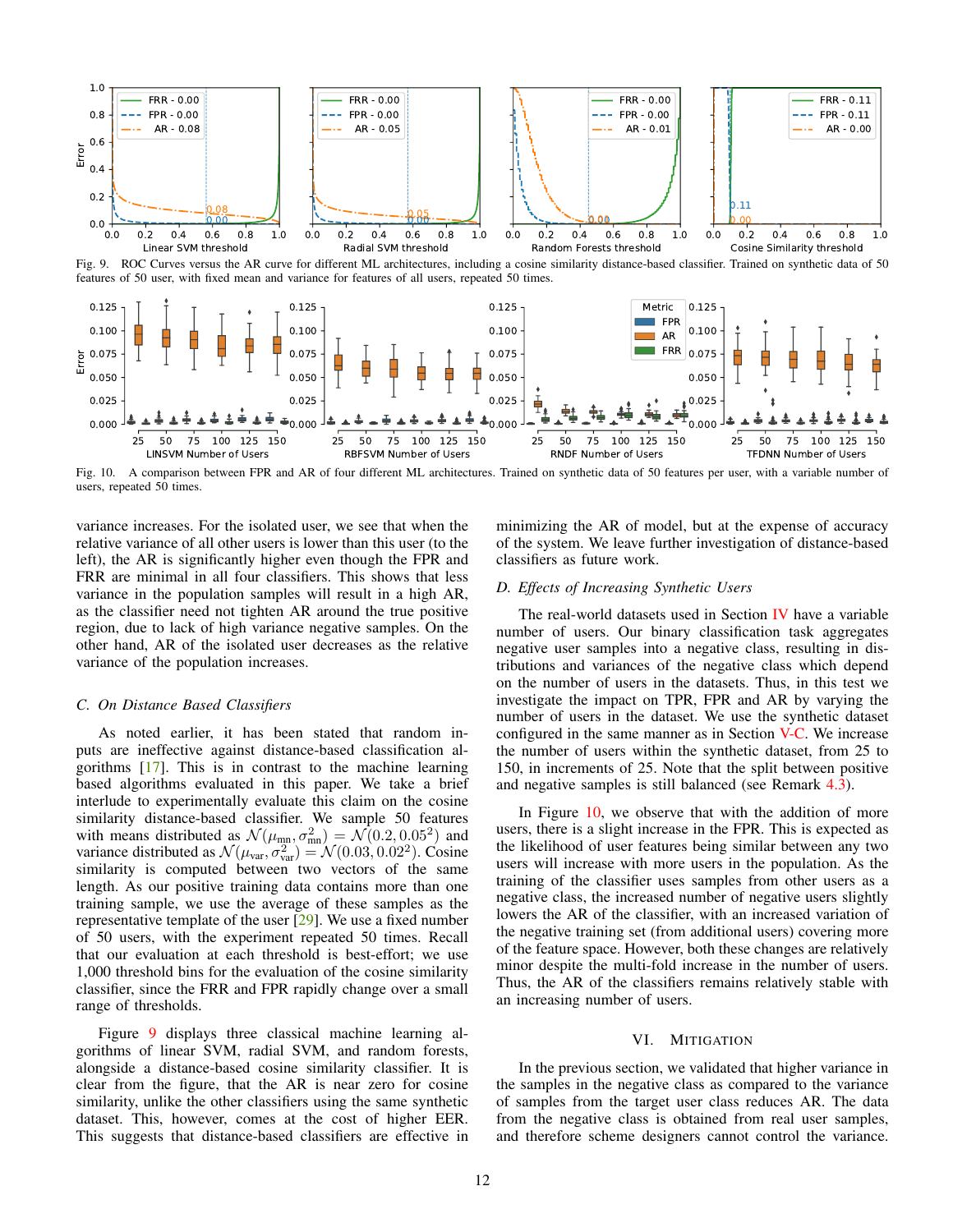<span id="page-12-1"></span>TABLE I. EQUAL ERROR RATE AND AR WITH AND WITHOUT THE MITIGATION STRATEGY. GREEN (RESP., RED) SHADES HIGHLIGHT IMPROVEMENT (RESP., DETERIORATION) IN FPR AND AR. COLOR INTENSITY IS PROPORTIONAL TO DEGREE OF PERFORMANCE CHANGE.

|           | Linear SVM |      |            |           | Radial Svm |      |            |      |        | Random | Forest     |      | Neural Network<br>Deep |      |            |      |  |
|-----------|------------|------|------------|-----------|------------|------|------------|------|--------|--------|------------|------|------------------------|------|------------|------|--|
| Biometric | Normal     |      | Mitigation |           | Normal     |      | Mitigation |      | Normal |        | Mitigation |      | Normal                 |      | Mitigation |      |  |
| Modality  | <b>FPR</b> | AR   | <b>FPR</b> | AR        | FPR        | AR   | <b>FPR</b> | AR   | FPR    | AR     | <b>FPR</b> | AR   | <b>FPR</b>             | AR   | <b>FPR</b> | AR   |  |
| Gait      | 0.160      | 0.24 | 1.160      | 0.04      | 0.140      | 0.18 | 0.140      | 0.04 | 0.09   | 0.03   | 0.09       | 0.00 | 0.215                  | 0.20 | 0.170      | 0.00 |  |
| Touch     | 0.325      | 0.49 | 0.340      | $_{0.01}$ | 0.265      | 0.41 | 0.265      | 0.03 | 0.21   | 0.23   | 0.21       | 0.00 | 0.325                  | 0.30 | 0.375      | 0.00 |  |
| Face      | 0.050      | 0.15 | 0.065      | 0.11      | 0.040      | 0.01 | 0.040      | 0.0  | 0.03   | 0.78   | 0.03       |      | 0.095                  | 0.10 | 0.065      | 0.04 |  |
| Voice     | 0.030      | 0.08 | 0.030      | 0.06      | 0.020      | 0.00 | 0.020      | 0.00 | 0.04   | 0.0    | 0.04       | 0.00 |                        | 0.08 | 0.090      | 0.02 |  |

<span id="page-12-2"></span>TABLE I[I.](#page-12-1) EQUAL ERROR RATE AND RAR WITH AND WITHOUT THE MITIGATION STRATEGY. THE AR VALUES REMAIN THE SAME AS IN TABLE I. β-RAR INDICATES RAR TREATED WITH ONLY β NOISE. RAR INDICATES THE INCLUSION OF BOTH β NOISE AND RAW RANDOM INPUT SAMPLES.

|           | <b>SVM</b><br>∟ınear |            |            |            |            | Radial Svm |            |            |      |            | Random Forest |            |            |       |            | Deep Neural Network |            |      |         |      |
|-----------|----------------------|------------|------------|------------|------------|------------|------------|------------|------|------------|---------------|------------|------------|-------|------------|---------------------|------------|------|---------|------|
| Biometric | Normal               |            | Mitigation |            | Normal     |            | Mitigation |            |      | Normal     |               | Mitigation |            |       | Normal     |                     | Mitigation |      |         |      |
| Modality  | <b>FPR</b>           | <b>RAR</b> | <b>FPR</b> | <b>RAR</b> | <b>RAR</b> | <b>FPR</b> | <b>RAR</b> | <b>FPR</b> | -RAR | <b>RAR</b> | FPR           | <b>RAR</b> | <b>FPR</b> | 3-RAR | <b>RAR</b> | FPR                 | <b>RAR</b> | FPR  | $3-RAR$ |      |
| Touch Raw | 0.325                | 0.45       | 0.345      | 0.44       | 0.00       | 0.265      | 0.40       | 0.265      | 0.36 | 0.01       | 0.21          |            | 0.215      | 0.05  | 0.00       | 0.325               | 0.32       | 0.38 | 0.26    | 0.00 |
| Face Raw  | 0.050                | 0.12       | 0.075      | 0.14       | 0.00       | 0.040      | 0.09       | 0.040      | 0.09 | 0.00       | 0.03          | 0.02       | 0.030      | 0.01  | 0.00       | 0.095               | 0.10       | 0.07 | 0.06    | 0.03 |

However, this gives us a simple idea to minimize AR: generate noise vectors around the target user's vectors and treat it as part of the negative class for training the model. This will result in the tightening of the acceptance region around the true positive region. We remark that the noise generated is independent of the negative training samples.

# *A. The Beta Distribution*

More specifically, we generate additional negative training samples by sampling noisy vectors where each feature value is sampled from a beta distribution. We generate samples equal to the number of samples in the positive class. Thus creating a dataset with a third of the samples as positive, another third as negative samples from other users, and finally the remaining third of feature vectors treated as negative samples from the beta distribution dependent on the positive user. The procedure is as follows. For the *i*th feature, let  $\mu_i$  denote the mean value for the given target user. We use the beta distribution with parameters  $\alpha_i = |0.5 - \mu_i| + 0.5$  and  $\beta_i = 0.5$ . We denote the resulting beta distribution by  $\mathcal{B}e(\alpha_i, \beta_i)$ . Then a noisy sample x is constructed by sampling its *i*th element  $x_i$  from the distribution  $\mathcal{B}e(\alpha_i, \beta_i)$  if  $\mu_i \leq 0.5$ , and from  $1-\mathcal{B}e(\alpha_i, \beta_i)$ otherwise. The two cases ensure that we add symmetric noise as the mean moves over to either side of 0.5.

Results on AR. In Table [I,](#page-12-1) we show the resulting FPR and AR after the addition of beta noise at the equal error rate. The detailed ROC curves are shown in Figure [13](#page-17-0) in Appendix [A.](#page-16-19) In every configuration (classifier-dataset pairs), we see a significant decrease in AR. The AR is now lower than FPR in every configuration. In 14 out of 16 cases, the AR is  $\leq 0.04$ . The two exceptions are LinSVM (with face and voice datasets). We further see that in 13 out of 16 instances the FPR either remains unchanged or improves! The 3 instances where the FPR degrades are LinSVM with face and face datasets both by  $+0.015$ , and DNN with Touch where the difference is  $+0.05$ . Thus, adding beta distributed noise does indeed decrease the AR with minimal impact on FPR. This agrees with our postulate that high AR was likely due to loose decision boundaries drawn by the classifier, and the addition of beta noise tightens this around the true positive region. Figure [12](#page-17-1) in Appendix [A](#page-16-19) displays individual user FPRs and ARs.

Results on RAR. Interestingly, beta distributed noise only marginally reduces the raw acceptance rate as can be seen in Table [II](#page-12-2) (columns labeled  $\beta$ -RAR). The reason for this lies in the volume of the region spanned by random raw inputs. We previously saw in Section [IV-E](#page-9-1) that it was (a) exponentially small and (b) many orders of magnitude smaller than the true positive region. Thus, it is unlikely that beta distributed noise will lie in this region to aid the model to label them as negative samples. Consequently we sought another means to mitigate this attack surface.

# *B. Feature Vectors from Raw Inputs as Negative Samples*

Our mitigation strategy to reduce RAR is to include a subset of raw input vectors in the training process, whose cardinality is equal to the number of positive user samples in the training dataset. The training dataset now contains 1/4th each of raw input vectors, beta-noise, positive samples, and samples from other users.

Results on AR and RAR. Table [II](#page-12-2) shows that the mitigation strategy reduces the RAR to less than or equal to 0.03 in all instances (columns labeled RAR). The resulting FPR is marginally higher than the FPR from only beta-distributed noise in some cases (Table [I\)](#page-12-1). Thus, the inclusion of betadistributed noise in conjunction with subset of raw inputs in the training data reduces both AR and RAR with minimal impact on FPR and FRR.

# VII. DISCUSSION

- <span id="page-12-0"></span>• Our work proposes an additional criterion to assess the security of biometric systems, namely their resilience to random inputs. The work has implications for biometric template protection [\[51\]](#page-16-20), where a target template resides on a remote server and the attacker's goal is to steal the template. In such a setting, obtaining an accepting sample may be enough for an attacker, as it serves as an approximation to the biometric template. Our work shows that the attacker might be able to find an approximation to the template via random input attacks if the system AR is not tested. Conversely, once the AR is reduced below FPR (e.g., via adding beta distributed noise), then one can safely use FPR as the baseline probability of success of finding an approximation.
- We have assumed that the input to the classifier, in particular the length of the input is publicly known. In practice, this may not be the case. For instance, in face recognition, a captured image would be of a set size unknown to the attacker. Likewise, the number of features in the (latent) feature space may also be unknown. However, we do not consider this as a serious limitation, as the input length is rarely considered sensitive so as to be kept secret. In any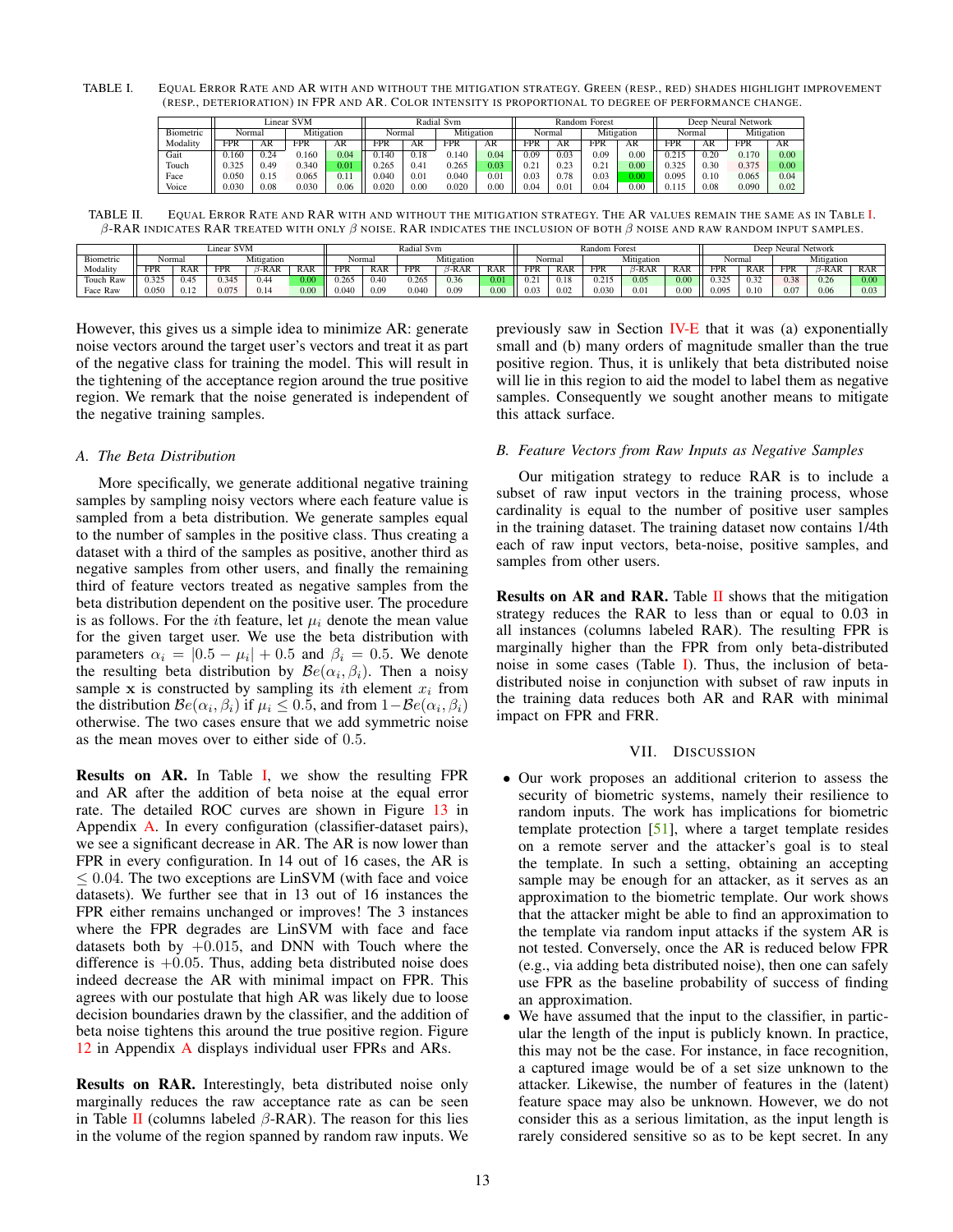case, the security of the system should not be reliant on keeping this information secret following Kerckhoffs's well known principle.

- We note that there are various detection mechanisms that protect the front-end of biometric systems. For example, spoofing detection  $\lceil 52 \rceil$  is an active area in detecting speaker style transfer [\[53\]](#page-16-22). Detection of replay attacks is also leveraged to ensure the raw captured biometric is not reused, for example audio recordings [\[54\]](#page-16-23). There is also liveliness detection, which seeks to determine if the biometric that is presented is characteristic of a real person and not a recreation, e.g., face masks remain relatively static and unmoving compared to a real face [\[55\]](#page-16-24). Our attack surface applies once the front-end has been bypassed. Our mitigation measures can thus be used in conjunction with these detection mechanisms to thwart random input attacks. Being generic, our mitigation measures also work for systems which do not have defense measures similar to liveness detection.
- Once an accepting sample via the feature vector API has been found, it may be possible to obtain an input that results in this sample (after feature extraction), as demonstrated by Garcia et al. with the training of an autoencoder for both feature extraction and the regeneration of the input image  $[23]$ .
- In this work, we have focused on authentication as a binary classification problem, largely because of its widespread use in biometric authentication  $[8]$ ,  $[9]$ ,  $[10]$ ,  $[11]$ ,  $[12]$ , [\[13\]](#page-15-5), [\[14\]](#page-15-6), [\[15\]](#page-15-7), [\[16\]](#page-15-8), [\[26\]](#page-15-19). However, authentication has also been framed as a one-class classification problem [\[56\]](#page-16-25), [\[26\]](#page-15-19) or as multi-class classification [\[26\]](#page-15-19), e.g., in a discrimination model, as noted earlier. In one-class classification, only samples from the target user are used to create the template, and the goal is to detect outliers. If this is achieved in a manner similar to distance-based classifiers, then as we have seen in Section [V-C,](#page-11-0) and as previously indicated in  $[17]$ , the AR is expected to be small. In the multi-class setting, each of the  $n$  users is treated as a different class. This increase in classes is expected to proportionally lower the AR. However, whether this behavior is observed on real world data requires additional experimentation. We remark that as observed in Section  $V-B$ , AR is highly dependent on the relative variance of the positive user and the negative user features. This may lead to the possibility of larger AR for some of the users, consequently leading to higher risk of attack for these users. We leave thorough investigation of the one-class and multi-class settings as future work.

# VIII. RELATED WORK

<span id="page-13-0"></span>There are several mentions of attacks similar to the random input attack discussed in this paper. Pagnin et al. [\[17\]](#page-15-9) define a *blind brute-force attack* on biometric systems where the attacker submits random inputs to find an accepting sample. The inputs are n-element vectors whose elements are integers in the set  $\{0, 1, \ldots, q-1\}$ . The authors conclude that the probability of success of this attack is exponential in  $n$ , assuming that the authentication is done via a distance function (discarding any vector outside the ball of radius determined by the system threshold). They concluded that blind brute force attack is not effective in recovering an accepting sample. While this may apply to distance-based matching, the same conclusion cannot be made about machine learning based algorithms whose decision functions are more involved. Indeed, we have shown that the acceptance region for machine learning classifiers is not exponentially small. It has also been argued that the success rate of random input attacks can be determined by the false positive rate (FPR), at least in the case of fingerprint and face authentication [\[18\]](#page-15-10), [\[19\]](#page-15-11). We have shown that for sophisticated machine learning classifiers this conclusion is not true, and random input attacks in many instances success at a rate higher than FPR. A more involved method is hill-climbing [\[57\]](#page-16-26), [\[18\]](#page-15-10) which seeks an accepting sample via exploiting the confidence scores returned by the matching algorithm. The authentication systems considered in this paper do not return confidence scores.

Serwadda and Phoha [\[58\]](#page-16-27) use a robotic finger and population statistics of touch behavior on smartphones to launch a physical attack on touch-based biometric authentication systems. Their attack reduces the accuracy of the system by increasing the EER. In contrast, our work does not assume any knowledge of population biometric statistics, e.g., population distribution of feature space. It is an interesting area of work to investigate whether a robotic finger can be programmed to generate raw inputs used in our attack.

Garcia et al.  $[23]$  use explainable-AI techniques  $[48]$  to construct queries (feature vectors) to find an accepting sample in machine learning based biometric authentication systems. On a system with 0 FPR, they show that their attack is successful in breaching the system with up to 93% success rate. However, their attack is more involved: it requires the construction of a seed dataset containing representative accepting and rejecting samples of a user set chosen by the adversary. This dataset trains a neural network as a substitute to the classifier of the authentication system. The adversary then uses explainable AI techniques to obtain an accepting sample of a target user (not in the seed dataset) in as few queries as possible, by updating the substitute network. The authors also report a random feature vector attack, however, the attack is only successful on one out of 16 victims. The random feature vector is constructed by sampling each feature value via a normal distribution (distribution parameters not stated), unlike the uniform distribution in our case. We also note that they propose including images with randomly perturbed pixels as a counter-measure to defend against the aforementioned random input attack. This is different from our proposed betadistributed noise mitigation technique, as it is agnostic to the underlying biometric modality.

The frog-boiling attack  $[59]$ ,  $[60]$  studies the impact of gradual variations in training data samples to manipulate the classifier decision boundary. In this work we do not consider the adversary with access to the training process, nor do we evaluate models with an iterative update process. If this threat model is considered for the problem addressed in this paper, then an adversary may seek to maximize the acceptance region of a model by gradually poisoning the training dataset. As we have demonstrated in Section  $V$ , the relative variance between the user's data and population dataset directly impacts AR. Thus the manipulation of a user's training samples to be more varied would be effective in increasing the AR. Likewise, in our mitigation technique, we have shown that beta-distributed noise is effective in the minimization of AR. However an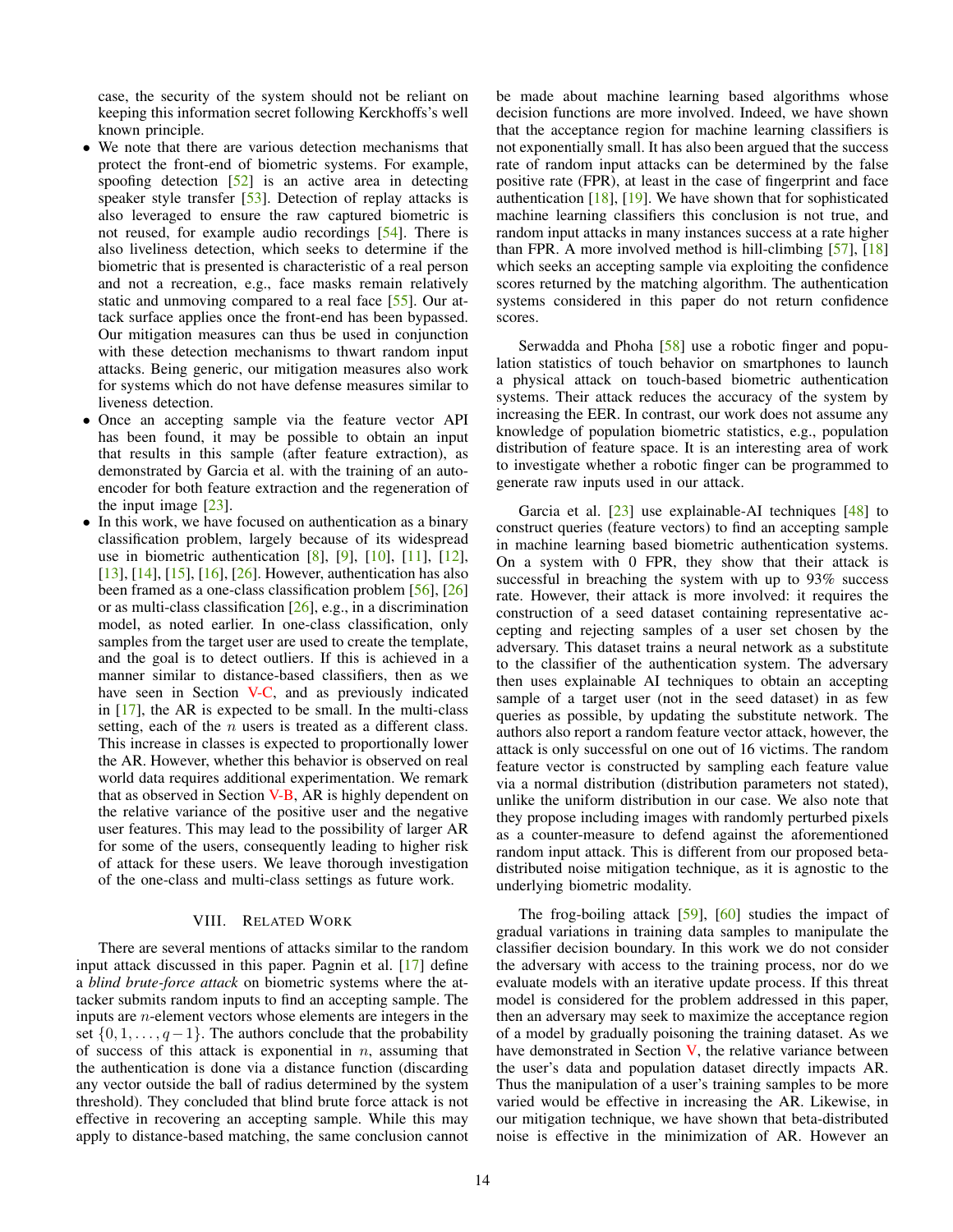adversary might poison the training data by labeling beta noise as positive samples resulting in a maximization of the acceptance region to near 100% of the feature space.

Our work is different from another line of work that targets machine learning models in general. For instance, the work in [\[61\]](#page-16-30) shows an *evasion attack* where the adversary, through only blackbox access to a neural network, forces the classifier to misclassify an input by slightly perturbing the input even though the perturbed sample is perceptually similar to the original sample, e.g., noisy images. The attack can be applicable to the authentication setting as well. However, it relies on the confidence values (probability vectors) returned by the classifier, which is not the case in authentication. Similarly, the work in  $[62]$  shows how to steal a machine learning model, i.e., retrieve its undisclosed parameters, which only returns class labels (accept/reject decision in the case of authentication). They describe several techniques including the Lowd and Meek attack  $\lceil 63 \rceil$  to retrieve a model sufficiently similar to the target model. The machine learning models considered in their attack are for applications different from authentication where one expects to find an accepting sample with negligible probability.

There are also proposals to defend against the above mentioned evasion attacks. The goal is to make the classifiers *robust* against adversarial inputs in the sense that classification is constant within a ball of certain radius around each input [\[64\]](#page-16-33), [\[65\]](#page-16-34). Madry et al. [\[64\]](#page-16-33) propose a theoretical framework which formalizes defense against adversarial attacks by including adversarially perturbed samples in the loss function of DNNs. They show that it is possible to train DNNs robust against a wide range of adversarial input attacks. Cao and Gong [\[66\]](#page-16-35) propose another defense where given a test input, random points within a hypercube surrounding the input are sampled, and the majority label returned by the already trained DNN is assigned to the test input. Randomized smoothing [\[65\]](#page-16-34) creates a separate classifier from any classifier such that its prediction within a Gaussian noise region (ball) around any input is constant, and consequently less likely to produce an erroneous prediction. We note that in evasion attacks there is a notion of *nearness*, i.e., the adversary is given an input and seeks to add a small amount of noise such that the resultant erroneously labelled input is close to the original input. In contrast, in our case the random input need not be close to the target user's samples or even follow the same distribution. Furthermore, we have shown that even a conservative estimate of the true positive region is negligible in comparison to the entirety of the feature space (Section  $III-B$ ). Thus, it is unclear whether such defenses apply to uniform random inputs, as opposed to random perturbations of inputs.

Membership inference attacks  $[24]$ ,  $[25]$  attempt to determine if a record obtained by an adversary was part of the original training data of the model. Whilst this attack does not compromise the security of the model, it breaches the privacy of the individual records. These attacks create a *shadow model* [\[24\]](#page-15-16) to mimic the behavior of the target model. Salem et al. [\[25\]](#page-15-17) construct a shadow model using only positive class samples and negative noise generated via uniformly random feature vectors. However it is hypothesized that these random samples belong to non-members, i.e., the negative class  $[25, \, \frac{1}{5}V. B]$  $[25, \, \frac{1}{5}V. B]$ . We have shown that a large portion of these random inputs may also belong to the positive class.

Finally, we point to other works in literature analyzing the security of biometric authentication systems. Sugrim et al. [\[45\]](#page-16-12) survey and evaluate a range of performance metrics used in biometric authentication schemes. They seek to motivate scheme designers to leverage robust metrics to provide a complete description of the system, including a proposal of the new metric: Frequency Count Score (FCS). The FCS metric shows a distribution of scores of legitimate and unauthorized users, identifying the overlap between the two distributions which helps to select the appropriate threshold for the classification decision. The FCS, however, is dependent on the negative class or samples of other users, which does not include random inputs. The work in [\[67\]](#page-16-36) investigates the accuracy of authentication systems reported on a small number of participants when evaluated over an increasing number of users. The authors suggest that performance limits of a system with a small number of participants should be evaluated iteratively by increasing the participant count until a the performance degrades below a tolerable limit.

# IX. CONCLUSION

It is important to assess the security of biometric authentication systems against random input attacks akin to the security of passwords against random guess attacks. We have demonstrated that without intentionally including random inputs as part of the training process of the underlying machine learning algorithm, the authentication system is likely to be susceptible to random input attacks at a rate higher than indicated by EER. Absent any other detection mechanism, e.g., liveliness detection, this renders the system vulnerable. The mitigation measures proposed in this paper can be adopted to defend against such attacks.

## X. ACKNOWLEDGMENTS

This research was funded by the Optus Macquarie University Cybersecurity Hub, Data61 CSIRO and an Australian Government Research Training Program (RTP) Scholarship. We would like to thank the anonymous reviewers and our shepherd Kevin Butler for their feedback to improve the paper.

#### **REFERENCES**

- <span id="page-14-0"></span>[1] D. Maltoni, D. Maio, A. K. Jain, and S. Prabhakar, *Handbook of fingerprint recognition*. Springer Science & Business Media, 2009.
- <span id="page-14-1"></span>[2] D. Yi, Z. Lei, S. Liao, and S. Z. Li, "Learning face representation from scratch," *arXiv preprint arXiv:1411.7923*, 2014.
- <span id="page-14-2"></span>[3] F. Schroff, D. Kalenichenko, and J. Philbin, "Facenet: A unified embedding for face recognition and clustering," in *Proceedings of the IEEE conference on computer vision and pattern recognition*, 2015.
- <span id="page-14-3"></span>[4] A. Nagrani, J. S. Chung, and A. Zisserman, "Voxceleb: a large-scale speaker identification dataset," *arXiv preprint arXiv:1706.08612*, 2017.
- <span id="page-14-4"></span>[5] J. S. Chung, A. Nagrani, and A. Zisserman, "Voxceleb2: Deep speaker recognition," *arXiv preprint arXiv:1806.05622*, 2018.
- <span id="page-14-5"></span>[6] U. Mahbub, S. Sarkar, V. M. Patel, and R. Chellappa, "Active user authentication for smartphones: A challenge data set and benchmark results," in *Biometrics Theory, Applications and Systems (BTAS), 2016 IEEE 8th International Conference on*. IEEE, 2016, pp. 1–8.
- <span id="page-14-6"></span>[7] W. Xu, G. Lan, Q. Lin, S. Khalifa, N. Bergmann, M. Hassan, and W. Hu, "Keh-gait: Towards a mobile healthcare user authentication system by kinetic energy harvesting." in *NDSS*, 2017.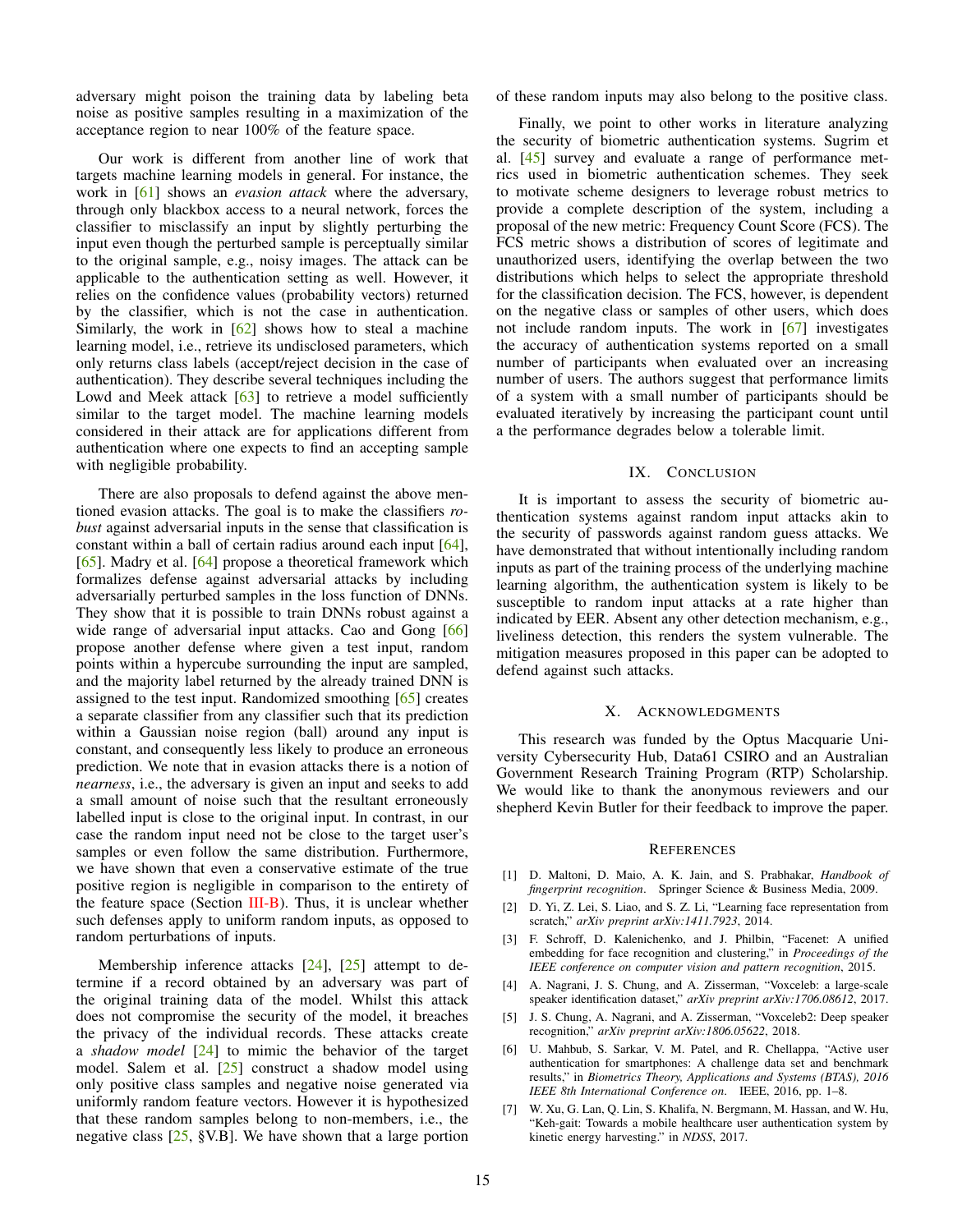

<span id="page-15-25"></span>Fig. 11. Beta-noise mitigation of AR, with additional negative samples from the RAR feature set. The EER is marked on the diagrams as a vertical line. Addition RAR vectors were included as it was previously observed that beta noise is sufficient in mitigating AR attacks, but not the RAR attack.

- <span id="page-15-0"></span>[8] J. Chauhan, B. Z. H. Zhao, H. J. Asghar, J. Chan, and M. A. Kaafar, "Behaviocog: An observation resistant authentication scheme," in *International Conference on Financial Cryptography and Data Security*. Springer, 2017, pp. 39–58.
- <span id="page-15-1"></span>[9] M. T. Curran, N. Merrill, J. Chuang, and S. Gandhi, "One-step, threefactor authentication in a single earpiece," in *Proceedings of the 2017 ACM International Joint Conference on Pervasive and Ubiquitous Computing and Proceedings of the 2017 ACM International Symposium on Wearable Computers*. ACM, 2017, pp. 21–24.
- <span id="page-15-2"></span>[10] C. Huang, H. Chen, L. Yang, and Q. Zhang, "Breathlive: Liveness detection for heart sound authentication with deep breathing," *Proceedings of the ACM on Interactive, Mobile, Wearable and Ubiquitous Technologies*, vol. 2, no. 1, p. 12, 2018.
- <span id="page-15-3"></span>[11] R. Liu, C. Cornelius, R. Rawassizadeh, R. Peterson, and D. Kotz, "Vocal resonance: Using internal body voice for wearable authentication," *Proceedings of the ACM on Interactive, Mobile, Wearable and Ubiquitous Technologies*, vol. 2, no. 1, p. 19, 2018.
- <span id="page-15-4"></span>[12] Y. Chen, J. Sun, X. Jin, T. Li, R. Zhang, and Y. Zhang, "Your face your heart: Secure mobile face authentication with photoplethysmograms," in *IEEE INFOCOM 2017-IEEE Conference on Computer Communications*. IEEE, 2017, pp. 1–9.
- <span id="page-15-5"></span>[13] C. Song, A. Wang, K. Ren, and W. Xu, "Eyeveri: A secure and usable approach for smartphone user authentication," in *IEEE INFOCOM 2016-The 35th Annual IEEE International Conference on Computer Communications*. IEEE, 2016, pp. 1–9.
- <span id="page-15-6"></span>[14] J. Chauhan, Y. Hu, S. Seneviratne, A. Misra, A. Seneviratne, and Y. Lee, "Breathprint: Breathing acoustics-based user authentication," in *Proceedings of the 15th Annual International Conference on Mobile Systems, Applications, and Services*. ACM, 2017, pp. 278–291.
- <span id="page-15-7"></span>[15] J. Ho and D.-K. Kang, "Mini-batch bagging and attribute ranking for accurate user authentication in keystroke dynamics," *Pattern Recognition*, vol. 70, pp. 139–151, 2017.
- <span id="page-15-8"></span>[16] H. Crawford and E. Ahmadzadeh, "Authentication on the go: assessing the effect of movement on mobile device keystroke dynamics," in *Thirteenth Symposium on Usable Privacy and Security (*{*SOUPS*} *2017)*, 2017, pp. 163–173.
- <span id="page-15-9"></span>[17] E. Pagnin, C. Dimitrakakis, A. Abidin, and A. Mitrokotsa, "On the leakage of information in biometric authentication," in *International Conference in Cryptology in India*. Springer, 2014, pp. 265–280.
- <span id="page-15-10"></span>[18] M. Martinez-Diaz, J. Fierrez-Aguilar, F. Alonso-Fernandez, J. Ortega-García, and J. Siguenza, "Hill-climbing and brute-force attacks on biometric systems: A case study in match-on-card fingerprint verification,"

in *Proceedings 40th Annual 2006 International Carnahan Conference on Security Technology*. IEEE, 2006, pp. 151–159.

- <span id="page-15-11"></span>[19] J. Galbally, C. McCool, J. Fierrez, S. Marcel, and J. Ortega-Garcia, "On the vulnerability of face verification systems to hill-climbing attacks," *Pattern Recognition*, vol. 43, no. 3, pp. 1027–1038, 2010.
- <span id="page-15-12"></span>[20] A. Blum, J. Hopcroft, and R. Kannan, "Foundations of data science," *Vorabversion eines Lehrbuchs*, 2016.
- <span id="page-15-13"></span>[21] D. Gafurov, K. Helkala, and T. Søndrol, "Biometric gait authentication using accelerometer sensor." *JCP*, vol. 1, no. 7, pp. 51–59, 2006.
- <span id="page-15-14"></span>[22] M. Frank, R. Biedert, E. Ma, I. Martinovic, and D. Song, "Touchalytics: On the applicability of touchscreen input as a behavioral biometric for continuous authentication," *IEEE transactions on information forensics and security*, vol. 8, no. 1, pp. 136–148, 2012.
- <span id="page-15-15"></span>[23] W. Garcia, J. I. Choi, S. K. Adari, S. Jha, and K. R. Butler, "Explainable black-box attacks against model-based authentication," *arXiv preprint arXiv:1810.00024*, 2018.
- <span id="page-15-16"></span>[24] R. Shokri, M. Stronati, C. Song, and V. Shmatikov, "Membership inference attacks against machine learning models," in *2017 IEEE Symposium on Security and Privacy (SP)*. IEEE, 2017, pp. 3–18.
- <span id="page-15-17"></span>[25] A. Salem, Y. Zhang, M. Humbert, M. Fritz, and M. Backes, "Ml-leaks: Model and data independent membership inference attacks and defenses on machine learning models," *arXiv preprint arXiv:1806.01246*, 2018.
- <span id="page-15-19"></span>[26] H. Xu, Y. Zhou, and M. R. Lyu, "Towards continuous and passive authentication via touch biometrics: An experimental study on smartphones," in *10th Symposium On Usable Privacy and Security (*{*SOUPS*} *2014)*, 2014, pp. 187–198.
- <span id="page-15-18"></span>[27] C.-C. Han, H.-L. Cheng, C.-L. Lin, and K.-C. Fan, "Personal authentication using palm-print features," *Pattern recognition*, vol. 36, no. 2, pp. 371–381, 2003.
- <span id="page-15-20"></span>[28] L. Li, X. Zhao, and G. Xue, "Unobservable re-authentication for smartphones." in *NDSS*, vol. 56, 2013, pp. 57–59.
- <span id="page-15-21"></span>[29] J. Chauhan, H. J. Asghar, A. Mahanti, and M. A. Kaafar, "Gesturebased continuous authentication for wearable devices: The smart glasses use case," in *International Conference on Applied Cryptography and Network Security*. Springer, 2016, pp. 648–665.
- <span id="page-15-22"></span>[30] A. Das, N. Borisov, and M. Caesar, "Tracking mobile web users through motion sensors: Attacks and defenses," in *NDSS*, 2016.
- <span id="page-15-23"></span>[31] "Android developers - monkeyrunner," [https://developer.android.com/](https://developer.android.com/studio/test/monkeyrunner) [studio/test/monkeyrunner,](https://developer.android.com/studio/test/monkeyrunner) accessed: 2019-10-13.
- <span id="page-15-24"></span>[32] O. Shwartz, A. Cohen, A. Shabtai, and Y. Oren, "Shattered trust: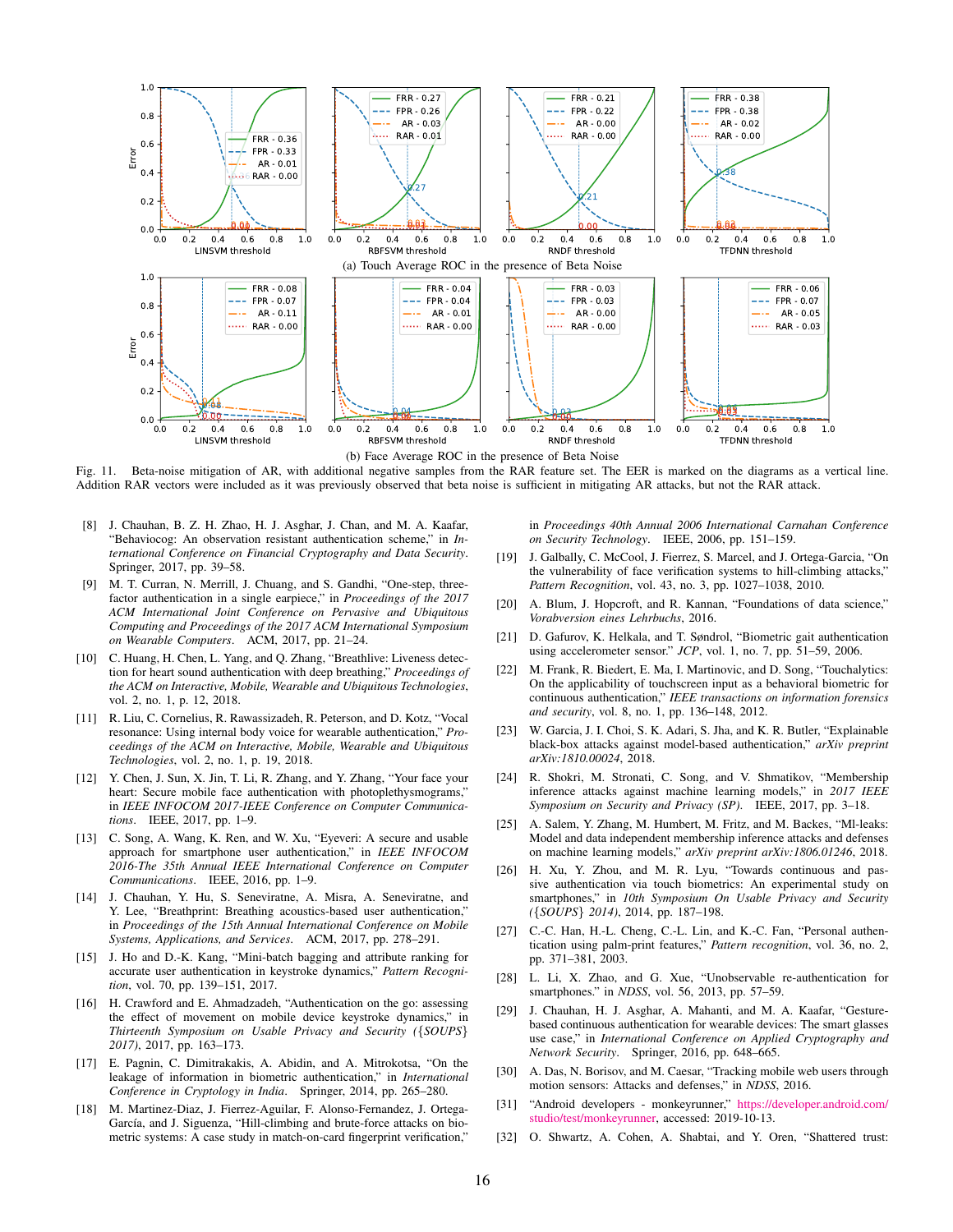When replacement smartphone components attack," in *11th* {*USENIX*} *Workshop on Offensive Technologies (*{*WOOT*} *17)*, 2017.

- <span id="page-16-0"></span>[33] C. Son, W. Chang, K. Deoksang, D.-K. Shin, B. Yoo, H. SeungJu, H. JaeJoon, S. Jinwoo, and C. K. Choi, "Face verification method and apparatus," Oct. 4 2018, uS Patent App. 15/833,292.
- <span id="page-16-1"></span>[34] "Clarifai - face embedding model," [https://www.clarifai.](https://www.clarifai.com/models/face-embedding-image-recognition-model-d02b4508df58432fbb84e800597b8959) [com/models/face-embedding-image-recognition-model](https://www.clarifai.com/models/face-embedding-image-recognition-model-d02b4508df58432fbb84e800597b8959)[d02b4508df58432fbb84e800597b8959,](https://www.clarifai.com/models/face-embedding-image-recognition-model-d02b4508df58432fbb84e800597b8959) accessed: 2019-10-13.
- <span id="page-16-2"></span>[35] C. M. Bishop, *Pattern recognition and machine learning*. Springer, 2006.
- <span id="page-16-3"></span>[36] F. Rosenblatt, "Principles of neurodynamics. perceptrons and the theory of brain mechanisms," Cornell Aeronautical Lab Inc Buffalo NY, Tech. Rep., 1961.
- <span id="page-16-4"></span>[37] V. M. Patel, R. Chellappa, D. Chandra, and B. Barbello, "Continuous user authentication on mobile devices: Recent progress and remaining challenges," *IEEE Signal Processing Magazine*, vol. 33, no. 4, pp. 49– 61, 2016.
- <span id="page-16-5"></span>[38] D. Anguita, A. Ghio, L. Oneto, X. Parra Perez, and J. L. Reyes Ortiz, "A public domain dataset for human activity recognition using smartphones," in *Proceedings of the 21th International European Symposium on Artificial Neural Networks, Computational Intelligence and Machine Learning*, 2013, pp. 437–442.
- <span id="page-16-6"></span>[39] Q. Cao, L. Shen, W. Xie, O. M. Parkhi, and A. Zisserman, "Vggface2: A dataset for recognising faces across pose and age," in *2018 13th IEEE International Conference on Automatic Face & Gesture Recognition (FG 2018)*. IEEE, 2018, pp. 67–74.
- <span id="page-16-7"></span>[40] G. B. H. E. Learned-Miller, "Labeled faces in the wild: Updates and new reporting procedures," University of Massachusetts, Amherst, Tech. Rep. UM-CS-2014-003, May 2014.
- <span id="page-16-8"></span>[41] "Github - facenet source repository," [https://github.com/davidsandberg/](https://github.com/davidsandberg/facenet) [facenet,](https://github.com/davidsandberg/facenet) accessed: 2019-10-13.
- <span id="page-16-9"></span>[42] J. Bromley, I. Guyon, Y. LeCun, E. Säckinger, and R. Shah, "Signature verification using a" siamese" time delay neural network," in *Advances in neural information processing systems*, 1994, pp. 737–744.
- <span id="page-16-10"></span>[43] A. Fawzi, S.-M. Moosavi-Dezfooli, P. Frossard, and S. Soatto, "Classification regions of deep neural networks," *arXiv preprint arXiv:1705.09552*, 2017.
- <span id="page-16-11"></span>[44] S. Eberz, K. B. Rasmussen, V. Lenders, and I. Martinovic, "Evaluating behavioral biometrics for continuous authentication: Challenges and metrics," in *Proceedings of the 2017 ACM on Asia Conference on Computer and Communications Security*. ACM, 2017, pp. 386–399.
- <span id="page-16-12"></span>[45] S. Sugrim, C. Liu, M. McLean, and J. Lindqvist, "Robust performance" metrics for authentication systems," in *Network and Distributed Systems Security (NDSS) Symposium*, 2019.
- <span id="page-16-13"></span>[46] F. Pedregosa, G. Varoquaux, A. Gramfort, V. Michel, B. Thirion, O. Grisel, M. Blondel, P. Prettenhofer, R. Weiss, V. Dubourg, J. Vanderplas, A. Passos, D. Cournapeau, M. Brucher, M. Perrot, and E. Duchesnay, "Scikit-learn: Machine learning in Python," *Journal of Machine Learning Research*, vol. 12, pp. 2825–2830, 2011.
- <span id="page-16-14"></span>[47] "Github - timesynth source repository," [https://www.tensorflow.org/](https://www.tensorflow.org/guide/estimators) [guide/estimators,](https://www.tensorflow.org/guide/estimators) accessed: 2019-10-13.
- <span id="page-16-16"></span>[48] M. T. Ribeiro, S. Singh, and C. Guestrin, "Why should i trust you?: Explaining the predictions of any classifier," in *Proceedings of the 22nd ACM SIGKDD international conference on knowledge discovery and data mining*. ACM, 2016, pp. 1135–1144.
- <span id="page-16-17"></span>[49] S. Sprager and M. Juric, "Inertial sensor-based gait recognition: A review," *Sensors*, vol. 15, no. 9, pp. 22 089–22 127, 2015.
- <span id="page-16-18"></span>[50] "Tensorflow - estimators," [https://github.com/TimeSynth/TimeSynth,](https://github.com/TimeSynth/TimeSynth) accessed: 2019-10-13.
- <span id="page-16-20"></span>[51] A. K. Jain, K. Nandakumar, and A. Nagar, "Biometric template security," *EURASIP Journal on advances in signal processing*, vol. 2008, p. 113, 2008.
- <span id="page-16-21"></span>[52] S. Marcel, M. S. Nixon, and S. Z. Li, *Handbook of biometric antispoofing*. Springer, 2014, vol. 1.
- <span id="page-16-22"></span>[53] Y. Wang, R. Skerry-Ryan, D. Stanton, Y. Wu, R. J. Weiss, N. Jaitly, Z. Yang, Y. Xiao, Z. Chen, S. Bengio *et al.*, "Tacotron: Towards endto-end speech synthesis," *arXiv preprint arXiv:1703.10135*, 2017.
- <span id="page-16-23"></span>[54] T. Kinnunen, M. Sahidullah, H. Delgado, M. Todisco, N. Evans, J. Yamagishi, and K. A. Lee, "The asvspoof 2017 challenge: Assessing

the limits of replay spoofing attack detection," *ISCA (the International Speech Communication Association)*, 2017.

- <span id="page-16-24"></span>[55] X. Tan, Y. Li, J. Liu, and L. Jiang, "Face liveness detection from a single image with sparse low rank bilinear discriminative model," in *European Conference on Computer Vision*. Springer, 2010, pp. 504–517.
- <span id="page-16-25"></span>[56] M. Bicego, E. Grosso, and M. Tistarelli, "Face authentication using oneclass support vector machines," in *International Workshop on Biometric Person Authentication*. Springer, 2005, pp. 15–22.
- <span id="page-16-26"></span>[57] C. Soutar, "Biometric system performance and security," *IEEE Auto. Identification Advanced Technol.*, 1999.
- <span id="page-16-27"></span>[58] A. Serwadda and V. V. Phoha, "When kids' toys breach mobile phone security," in *Proceedings of the 2013 ACM SIGSAC conference on Computer & communications security*. ACM, 2013, pp. 599–610.
- <span id="page-16-28"></span>[59] E. Chan-Tin, V. Heorhiadi, N. Hopper, and Y. Kim, "The frog-boiling attack: Limitations of secure network coordinate systems," *ACM Transactions on Information and System Security (TISSEC)*, vol. 14, no. 3, p. 27, 2011.
- <span id="page-16-29"></span>[60] L. Huang, A. D. Joseph, B. Nelson, B. I. Rubinstein, and J. D. Tygar, "Adversarial machine learning," in *Proceedings of the 4th ACM workshop on Security and artificial intelligence*. ACM, 2011.
- <span id="page-16-30"></span>[61] N. Papernot, P. McDaniel, I. Goodfellow, S. Jha, Z. B. Celik, and A. Swami, "Practical black-box attacks against machine learning," in *Proceedings of the 2017 ACM on Asia conference on computer and communications security*. ACM, 2017, pp. 506–519.
- <span id="page-16-31"></span>[62] F. Tramèr, F. Zhang, A. Juels, M. K. Reiter, and T. Ristenpart, "Stealing machine learning models via prediction apis," in *25th* {*USENIX*} *Security Symposium (*{*USENIX*} *Security 16)*, 2016, pp. 601–618.
- <span id="page-16-32"></span>[63] D. Lowd and C. Meek, "Adversarial learning," in *Proceedings of the eleventh ACM SIGKDD international conference on Knowledge discovery in data mining*. ACM, 2005, pp. 641–647.
- <span id="page-16-33"></span>[64] A. Madry, A. Makelov, L. Schmidt, D. Tsipras, and A. Vladu, "Towards deep learning models resistant to adversarial attacks," *arXiv preprint arXiv:1706.06083*, 2017.
- <span id="page-16-34"></span>[65] J. M. Cohen, E. Rosenfeld, and J. Z. Kolter, "Certified adversarial robustness via randomized smoothing," *arXiv preprint arXiv:1902.02918*, 2019.
- <span id="page-16-35"></span>[66] X. Cao and N. Z. Gong, "Mitigating evasion attacks to deep neural networks via region-based classification," in *Proceedings of the 33rd Annual Computer Security Applications Conference*. ACM, 2017, pp. 278–287.
- <span id="page-16-36"></span>[67] S. Sugrim, C. Liu, and J. Lindqvist, "Recruit until it fails: Exploring performance limits for identification systems," *Proceedings of the ACM on Interactive, Mobile, Wearable and Ubiquitous Technologies*, vol. 3, no. 3, p. 104, 2019.

# <span id="page-16-19"></span>APPENDIX A MITIGATION ROC PLOTS

This appendix contains plots of the results as discussed in Section [VI.](#page-11-1) Figure [12](#page-17-1) contains per-user scatter plots of AR and FPR for all biometric modalities and algorithms. For the same classifiers, Figure [13](#page-17-0) illustrates the ROC curves for classifiers trained with the inclusion of beta distributed noise only. Finally, Figure [11](#page-15-25) displays the ROC curves for all classifiers of touch and face datasets with the inclusion of both beta distributed noise and raw input vectors as an additional mitigation strategy against the the raw inputs, which were unfazed by the beta noise. A summary of changes in FRR, FPR, AR and RAR of both Figure [13](#page-17-0) and [11](#page-15-25) have been provided earlier in Table [I](#page-12-1) and [II](#page-12-2) of Section [VI.](#page-11-1)

#### <span id="page-16-15"></span>APPENDIX B

#### DNN ESTIMATOR CONFIGURATION.

All models were trained for 5000 steps, with batch size of 50, with the Adagrad optimizer. The exact layer configuration of the DNNEstimator [\[47\]](#page-16-14) used can be found on our project page [\(https://imathatguy.github.io/Acceptance-Region/\)](https://imathatguy.github.io/Acceptance-Region/).